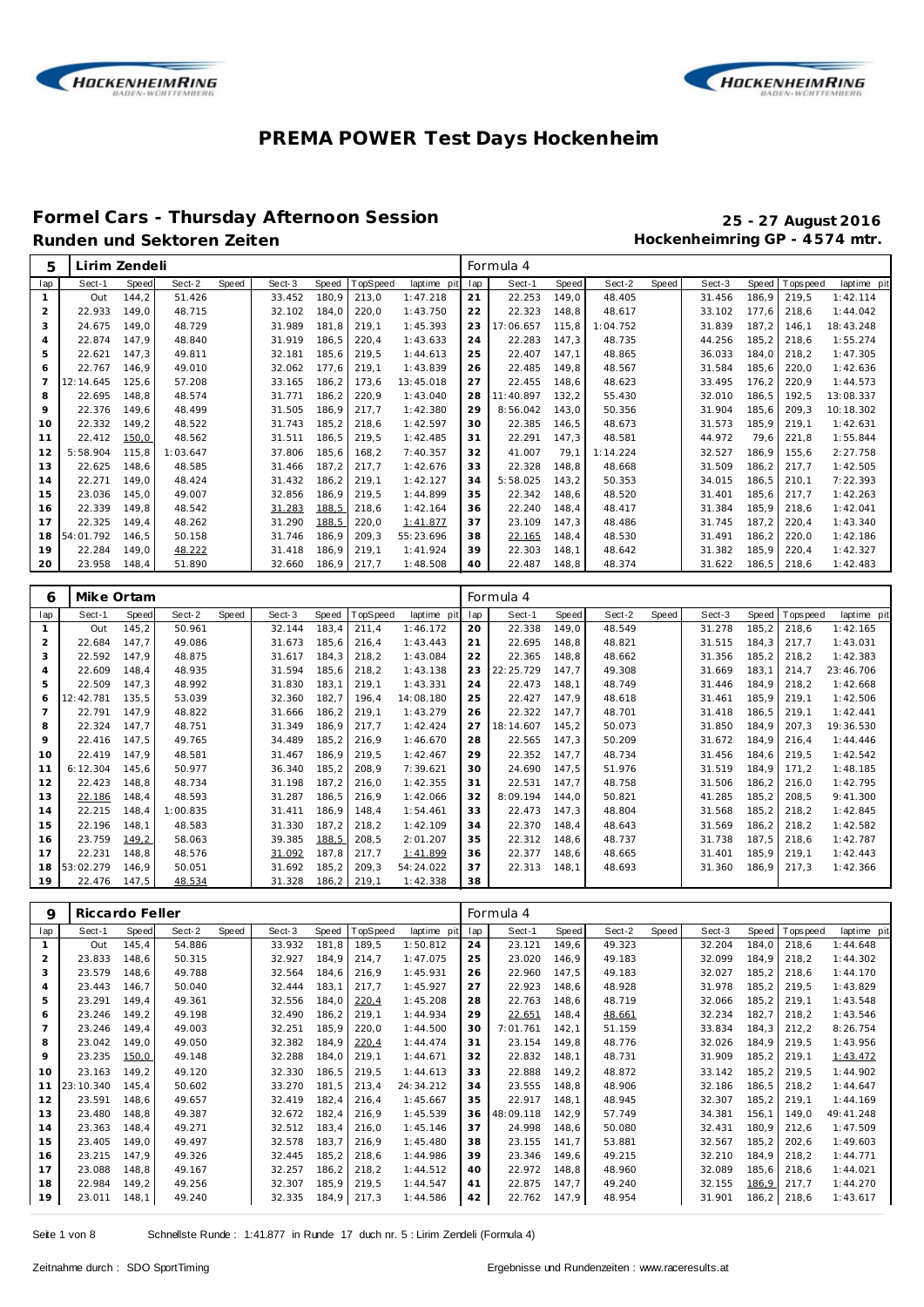



### **Formel Cars - Thursday Afternoon Session 25 - 27 August 2016**

| 20 | 22.978 147.7       |       | 49.212 |                    |             | 32.392 185.9 219.1 1:44.582 43 |    | 22.959 | 149.6 | 48.807 |        |  | 32.156 185.6 219.1 1:43.922 |
|----|--------------------|-------|--------|--------------------|-------------|--------------------------------|----|--------|-------|--------|--------|--|-----------------------------|
|    | 21 41:49.413 140.1 |       | 54.422 | 33.864             | 169,0 200,0 | 43:17.699                      | 44 | 22.768 | 148.4 | 48.772 |        |  | 31.973 185,9 219,5 1:43.513 |
| 22 | 24.329 148.4       |       | 51.522 | 32.993 181.8 212.6 |             | 1:48.844                       | 45 | 22.722 | 148.4 | 48.776 |        |  | 32.040 185,2 219,5 1:43.538 |
| 23 | 23.264             | 148.1 | 49.599 | 32.652 184.9 213.9 |             | 1:45.515                       | 46 | 22.829 | 148.8 | 48.767 | 31.899 |  | 186,5 219,1 1:43.495        |
|    |                    |       |        |                    |             |                                |    |        |       |        |        |  |                             |
|    |                    |       |        |                    |             |                                |    |        |       |        |        |  |                             |

| 10  | ΈA.       |       |          |       |        |       |             |             |     | Formula 4 |       |        |       |        |       |            |                 |
|-----|-----------|-------|----------|-------|--------|-------|-------------|-------------|-----|-----------|-------|--------|-------|--------|-------|------------|-----------------|
| lap | Sect-1    | Speed | Sect-2   | Speed | Sect-3 | Speed | TopSpeed    | laptime pit | lap | Sect-1    | Speed | Sect-2 | Speed | Sect-3 | Speed | T ops peed | laptime pit     |
|     | Out       | 141.5 | 57.571   |       | 33.439 | 178.8 | 162.4       | 1:55.044    | 17  | 22.530    | 149.4 | 48.803 |       | 31.786 | 186.5 | 217.7      | 1:43.119        |
| 2   | 23.518    | 148.1 | 51.900   |       | 32.595 | 186,9 | 204,5       | 1:48.013    | 18  | 26.013    | 138,3 | 59.964 |       | 32.671 | 187,2 | 189.1      | 1:58.648        |
| 3   | 23.005    | 147.7 | 49.229   |       | 32.288 | 183,1 | 221,3       | 1:44.522    | 19  | 22.519    | 147,9 | 48.838 |       | 31.676 | 187.8 | 218.6      | 1:43.033        |
| 4   | 22.953    | 148.8 | 48.962   |       | 32.114 | 186,2 | 222,7       | 1:44.029    | 20  | 22.479    | 150,4 | 48.698 |       | 31.719 | 186,9 | 217.7      | 1:42.896        |
| 5   | 22.753    | 147.9 | 48.918   |       | 32.158 | 186,9 | 221,3       | 1:43.829    | 21  | 22.495    | 150,0 | 48.605 |       | 31.776 | 186,9 | 217.3      | 1:42.876        |
| 6   | 22.749    | 148.8 | 48.794   |       | 32.371 | 185.2 | 223,1       | 1:43.914    | 22  | 22.448    | 149,4 | 48.543 |       | 31.682 | 186,9 | 218.2      | 1:42.673        |
|     | 5:11.615  | 147.1 | 50.136   |       | 32.501 | 185,2 | 212,2       | 6:34.252    | 23  | 21:58.184 | 137.9 | 52.056 |       | 32.830 | 184.6 | 201,1      | $\pm 23:23.070$ |
| 8   | 22.856    | 148.8 | 48.757   |       | 32.217 | 186.5 | 219.1       | 1:43.830    | 24  | 22.840    | 149.4 | 48.716 |       | 31.782 | 186,2 | 220,4      | 1:43.338        |
| 9   | 22.710    | 148.1 | 52.194   |       | 32.761 | 186,5 | 222,2       | 1:47.665    | 25  | 13:20.683 | 148.8 | 50.092 |       | 32.658 | 185.9 | 210.1      | 14:43.433       |
| 10  | 22.567    | 148.6 | 48.772   |       | 31.932 | 187,2 | 219,1       | 1:43.271    | 26  | 22.697    | 146,3 | 49.095 |       | 32.365 | 186,2 | 218.6      | 1:44.157        |
| 11  | 22.615    | 148.1 | 48.825   |       | 31.817 | 188,2 | 220.0       | 1:43.257    | 27  | 22.767    | 148.4 | 48.843 |       | 31.968 | 187.2 | 217.3      | 1:43.578        |
| 12  | 25:38.191 | 129,3 | 1:01.363 |       | 36.246 | 180,0 | 137.4       | 27:15.800   | 28  | 22.501    | 149,2 | 48.754 |       | 31.933 | 186,2 | 218,2      | 1:43.188        |
| 13  | 23.276    | 148.1 | 51.877   |       | 32.166 | 186.9 | 211.8       | 1:47.319    | 29  | 22.552    | 148.6 | 48.593 |       | 31.748 | 186.5 | 220.0      | 1:42.893        |
| 14  | 23.136    | 149.4 | 49.065   |       | 31.879 | 187.5 | 219.1       | 1:44.080    | 30  | 22.564    | 149,0 | 50.646 |       | 35.340 | 179.1 | 220,4      | 1:48.550        |
| 15  | 22.552    | 148.8 | 49.147   |       | 32.017 | 187.5 | 217,3       | 1:43.716    | 31  | 24.426    | 148,1 | 49.077 |       | 32.500 | 185,2 | 219.5      | 1:46.003        |
| 16  | 22.552    | 149,4 | 48.813   |       | 31.785 |       | 187,8 219,1 | 1:43.150    | 32  | 22.638    | 149,8 | 48.715 |       | 31.920 | 186,2 | 219,1      | 1:43.273        |

| 14  | Thomas Preining |       |        |       |        |        |             |             |     | Formula 4 |       |        |       |        |       |             |                   |
|-----|-----------------|-------|--------|-------|--------|--------|-------------|-------------|-----|-----------|-------|--------|-------|--------|-------|-------------|-------------------|
| lap | Sect-1          | Speed | Sect-2 | Speed | Sect-3 | Speed  | TopSpeed    | laptime pit | lap | Sect-1    | Speed | Sect-2 | Speed | Sect-3 | Speed | T ops pee d | laptime pit       |
|     | Out             | 139.5 | 55.487 |       | 36.411 | 183.4  | 181.5       | 1:56.240    | 17  | 16:21.496 | 136.0 | 54.569 |       | 35.251 | 183.1 |             | 181,8 1:17:51.316 |
| 2   | 22.722          | 146.7 | 49.185 |       | 31.615 | 184.3  | 217.7       | 1:43.522    | 18  | 22.685    | 146.7 | 49.088 |       | 31.764 | 183.4 | 216.9       | 1:43.537          |
| 3   | 22.402          | 146,7 | 48.905 |       | 31.571 | 185, 2 | 216,9       | 1:42.878    | 19  | 22.463    | 146,1 | 49.143 |       | 31.877 | 184.9 | 215,1       | 1:43.483          |
| 4   | 22.485          | 146.7 | 48.766 |       | 31.671 | 184,9  | 218,2       | 1:42.922    | 20  | 22.631    | 145,0 | 49.056 |       | 31.886 | 184.6 | 217.3       | 1:43.573          |
| 5   | 22.464          | 146.9 | 48.936 |       | 31.576 | 184.6  | 217,3       | 1:42.976    | 21  | 22.674    | 145,6 | 49.054 |       | 31.780 | 183.4 | 216.9       | 1:43.508          |
| 6   | 12:16.216       | 145.0 | 50.219 |       | 31.752 | 185,6  | 209,7       | 13:38.187   | 22  | 22.703    | 147,3 | 48.876 |       | 31.791 | 183.7 | 216.9       | 1:43.370          |
| 7   | 22.473          | 146.5 | 48.755 |       | 31.639 | 184.9  | 216,4       | 1:42.867    | 23  | 1:32.069  | 142,7 | 53.932 |       | 32.116 | 178.8 | 174.5       | 12:58.117         |
| 8   | 22.416          | 146.5 | 49.019 |       | 31.780 | 184.6  | 214.7       | 1:43.215    | 24  | 22.801    | 147.7 | 49.075 |       | 31.704 | 184.3 | 216.4       | 1:43.580          |
| 9   | 22.415          | 146.7 | 49.059 |       | 31.575 | 183.7  | 216,4       | 1:43.049    | 25  | 21:11.062 | 147.1 | 49.897 |       | 39.928 | 184.6 | 210.1       | 22:40.887         |
| 10  | 22.597          | 146.5 | 49.004 |       | 31.717 | 183.7  | 216,4       | 1:43.318    | 26  | 22.625    | 146,9 | 48.907 |       | 31.995 | 183.4 | 216.4       | 1:43.527          |
| 11  | 22.492          | 146.1 | 49.134 |       | 31.596 | 184.3  | 216.9       | 1:43.222    | 27  | 22.410    | 146,3 | 50.443 |       | 31.954 | 184.0 | 215.1       | 1:44.807          |
| 12  | 23.838          | 145.9 | 49.348 |       | 31.765 | 184.6  | 216.9       | 1:44.951    | 28  | 22.350    | 146.1 | 49.052 |       | 31.511 | 185,6 | 214.7       | 1:42.913          |
| 13  | 22.602          | 145,0 | 49.013 |       | 31.746 | 183,7  | 216,9       | 1:43.361    | 29  | 22.318    | 147,5 | 48.842 |       | 31.478 | 184,6 | 216,0       | 1:42.638          |
| 14  | 23.826          | 145.7 | 49.186 |       | 32.039 | 180,3  | 217,7       | 1:45.051    | 30  | 22.345    | 147,5 | 48.774 |       | 31.621 | 183,1 | 216,4       | 1:42.740          |
| 15  | 4:57.012        | 145.7 | 49.744 |       | 31.951 | 183,7  | 215,6       | 6:18.707    | 31  | 22.307    | 147,3 | 48.673 |       | 31.731 | 182,7 | 218,6       | 1:42.711          |
| 16  | 22.579          | 145,9 | 49.311 |       | 31.669 |        | 185,6 215,1 | 1:43.559    | 32  |           |       |        |       |        |       |             |                   |

| 15  | Waldherr  |       |        |       |        |       |          |             |     | Formula 4 |       |          |       |        |       |          |             |
|-----|-----------|-------|--------|-------|--------|-------|----------|-------------|-----|-----------|-------|----------|-------|--------|-------|----------|-------------|
| lap | Sect-1    | Speed | Sect-2 | Speed | Sect-3 | Speed | TopSpeed | laptime pit | lap | Sect-1    | Speed | Sect-2   | Speed | Sect-3 | Speed | Topspeed | laptime pit |
|     | Out       | 133,8 | 56.504 |       | 32.619 | 184,0 | 149,2    | 1:54.768    | 27  | 22.503    | 148,6 | 48.981   |       | 31.784 | 183,7 | 216,4    | 1:43.268    |
| 2   | 22.938    | 147.3 | 49.657 |       | 31.942 | 185,2 | 212,6    | 1:44.537    | 28  | 55:04.048 | 139.5 | 56.987   |       | 37.884 | 183.7 | 158,8    | 56:38.919   |
| 3   | 22.608    | 146.7 | 49.756 |       | 31.793 | 183,1 | 214,7    | 1:44.157    | 29  | 22.990    | 148,8 | 49.444   |       | 31.929 | 182,7 | 215,1    | 1:44.363    |
| 4   | 22.696    | 147.5 | 49.720 |       | 32.166 | 182.1 | 212,2    | 1:44.582    | 30  | 22.604    | 146.3 | 49.303   |       | 31.991 | 184.0 | 215.6    | 1:43.898    |
| 5   | 22.653    | 148,4 | 49.165 |       | 31.928 | 183,1 | 216,4    | 1:43.746    | 31  | 22.586    | 147,9 | 49.271   |       | 31.933 | 183,1 | 216,4    | 1:43.790    |
| 6   | 22.686    | 147.1 | 49.505 |       | 32.273 | 183.4 | 214,7    | 1:44.464    | 32  | 22.583    | 147,9 | 49.222   |       | 31.689 | 184.0 | 216,4    | 1:43.494    |
| 7   | 22.754    | 147.5 | 52.018 |       | 32.097 | 183.4 | 215,1    | 1:46.869    | 33  | 22.634    | 146.5 | 49.206   |       | 31.776 | 184.0 | 217.7    | 1:43.616    |
| 8   | 22.713    | 148.6 | 49.423 |       | 31.979 | 183.1 | 216.9    | 1:44.115    | 34  | 22.601    | 147.9 | 49.082   |       | 31.875 | 184.0 | 218.2    | 1:43.558    |
| 9   | 22.927    | 148.6 | 49.310 |       | 32.026 | 184.3 | 215,6    | 1:44.263    | 35  | 22.486    | 147,9 | 49.043   |       | 31.940 | 183,1 | 216,9    | 1:43.469    |
| 10  | 8:35.259  | 144.6 | 50.635 |       | 32.158 | 184.9 | 208,5    | 9:58.052    | 36  | 13:59.983 | 124,6 | 1:00.308 |       | 37.081 | 151.0 | 153,0    | 15:37.372   |
| 11  | 22.694    | 147.7 | 49.656 |       | 31.762 | 184.9 | 213,9    | 1:44.112    | 37  | 25.628    | 145,0 | 50.871   |       | 32.741 | 183.4 | 208.5    | 1:49.240    |
| 12  | 22.584    | 147.9 | 49.233 |       | 31.808 | 184.3 | 214,3    | 1:43.625    | 38  | 22.731    | 146,9 | 49.284   |       | 31.622 | 185,2 | 213,9    | 1:43.637    |
| 13  | 22.480    | 147.7 | 49.367 |       | 31.838 | 184.0 | 216.9    | 1:43.685    | 39  | 22.295    | 148.1 | 49.094   |       | 31.489 | 184.6 | 215.1    | 1:42.878    |
| 14  | 22.539    | 147.9 | 48.948 |       | 31.802 | 184.0 | 218,6    | 1:43.289    | 40  | 22.318    | 148.6 | 49.158   |       | 31.652 | 184.3 | 215,6    | 1:43.128    |
| 15  | 22.815    | 148.6 | 49.048 |       | 31.677 | 185,9 | 216,9    | 1:43.540    | 41  | 22.379    | 149.2 | 48.941   |       | 31.525 | 184,6 | 216.0    | 1:42.845    |
| 16  | 22.525    | 147,5 | 48.986 |       | 31.635 | 185,6 | 217,3    | 1:43.146    | 42  | 22.243    | 148.4 | 49.047   |       | 31.603 | 183.1 | 216.9    | 1:42.893    |
| 17  | 22.538    | 143.0 | 49.201 |       | 31.728 | 184,3 | 216,0    | 1:43.467    | 43  | 22.378    | 148.6 | 49.100   |       | 31.598 | 184.3 | 216.9    | 1:43.076    |
| 18  | 22.448    | 147.9 | 49.033 |       | 31.740 | 184.9 | 216,9    | 1:43.221    | 44  | 40:44.641 | 117.0 | 1:04.332 |       | 36.635 | 179.1 | 151.0    | 42:25.608   |
| 19  | 14:03.474 | 145.6 | 50.524 |       | 32.616 | 182,4 | 195,7    | 15:26.614   | 45  | 3:46.948  | 147.1 | 49.668   |       | 31.840 | 184.6 | 212,2    | 5:08.456    |
| 20  | 22.836    | 148.1 | 49.238 |       | 31.868 | 184.9 | 214,7    | 1:43.942    | 46  | 22.363    | 148,4 | 49.114   |       | 31.841 | 184.6 | 216.4    | 1:43.318    |
| 21  | 22.538    | 147,9 | 49.432 |       | 31.751 | 184,3 | 214,3    | 1:43.721    | 47  | 22.428    | 148,6 | 49.878   |       | 31.505 | 185,9 | 216,4    | 1:43.811    |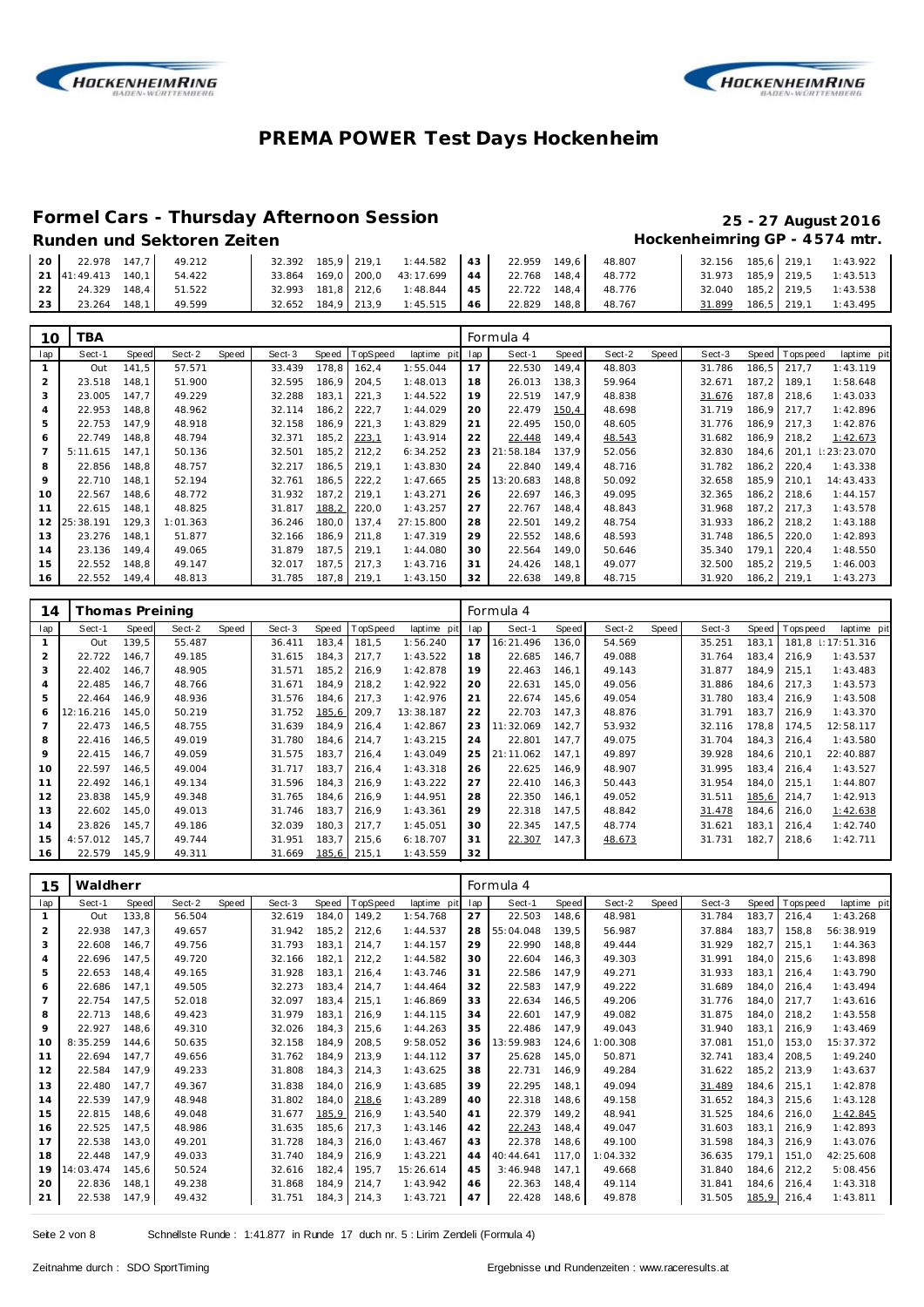



# **Formel Cars - Thursday Afternoon Session 25 - 27 August 2016**

| 22              | 22.528 148.1 49.278 |        |                                |          |    | $31.793$ $184.3$ $215.1$ $1:43.599$ $48$ $22.325$ $149.2$ | 48.964 |  | 32.266 184,3 215,6 1:43.555 |
|-----------------|---------------------|--------|--------------------------------|----------|----|-----------------------------------------------------------|--------|--|-----------------------------|
| 23 <sup>1</sup> | 22.572 147.9        | 49.058 | 31.878 184.0 215.6 1:43.508 49 |          |    | 22.614 147.9                                              | 49.015 |  | 31.560 184.6 216.0 1:43.189 |
| 24              | 22.521 147.9        | 49.091 | 31.885 185.2 216.0 1:43.497 50 |          |    | 22.511 149.0                                              | 49.034 |  | 31.652 185,9 216,0 1:43.197 |
| 25 L            | 22.516 147.7 49.111 |        | 31.860 184,3 216,4 1:43.487 51 |          |    | 22.422 148.1                                              | 48.931 |  | 31.658 185,9 216,0 1:43.011 |
| 26              | 22.554 147,5        | 49.269 | 31.777 183,1 216,0             | 1:43.600 | 52 |                                                           |        |  |                             |

| 17             | Diego Ciantini |       |        |       |        |       |          |                 |     | Formula 4 |              |        |       |        |       |                |             |
|----------------|----------------|-------|--------|-------|--------|-------|----------|-----------------|-----|-----------|--------------|--------|-------|--------|-------|----------------|-------------|
| lap            | Sect-1         | Speed | Sect-2 | Speed | Sect-3 | Speed | TopSpeed | laptime pit     | lap | Sect-1    | <b>Speed</b> | Sect-2 | Speed | Sect-3 |       | Speed Topspeed | laptime pit |
|                | Out            | 137,2 | 51.535 |       | 32.345 | 183,1 | 207,7    | 1:46.935        | 16  | 22.623    | 147,5        | 49.323 |       | 32.804 | 184.9 | 216.4          | 1:44.750    |
| $\overline{2}$ | 22.845         | 146.7 | 49.524 |       | 31.734 | 185,2 | 213,4    | 1:44.103        | 17  | 22.864    | 147.3        | 48.978 |       | 31.734 | 184.3 | 218.2          | 1:43.576    |
| 3              | 22.701         | 145.6 | 50.075 |       | 32.070 | 182,4 | 215,1    | 1:44.846        | 18  | 13:33.189 | 147.7        | 49.357 |       | 32.122 | 182.4 | 216.0          | 14:54.668   |
| 4              | 22.569         | 145,7 | 49.222 |       | 31.853 | 183,4 | 216,4    | 1:43.644        | 19  | 22.672    | 146.9        | 49.136 |       | 31.944 | 183.1 | 217.7          | 1:43.752    |
| 5              | 23.049         | 145.2 | 49.334 |       | 33.240 | 183,4 | 215.6    | 1:45.623        | 20  | 22.883    | 148.1        | 49.280 |       | 32.111 | 184.3 | 216.9          | 1:44.274    |
| 6              | 45.478         | 146,3 | 49.740 |       | 32.120 | 186,2 | 216,4    | 2:07.338        | 21  | 22.907    | 148,6        | 49.144 |       | 32.656 | 177.9 | 219.1          | 1:44.707    |
| $\overline{7}$ | 23.066         | 147.9 | 49.440 |       | 32.180 | 184,3 | 218,2    | 1:44.686        | 22  | 44:44.546 | 143.4        | 50.982 |       | 32.401 | 181.5 | 210.1          | 46:07.929   |
| 8              | 23.147         | 147.9 | 49.159 |       | 32.231 | 181.5 | 217.3    | 1:44.537        | 23  | 22.910    | 146.5        | 49.613 |       | 33.813 | 183.4 | 218.2          | 1:46.336    |
| 9              | 22.835         | 148,8 | 49.165 |       | 32.091 | 183.1 | 215,6    | 1:44.091        | 24  | 22.868    | 147.3        | 49.419 |       | 32.109 | 181.5 | 218.2          | 1:44.396    |
| 10             | 16:29.262      | 146.5 | 49.731 |       | 33.268 | 179.1 | 217.3    | 17:52.261       | 25  | 22.935    | 147.1        | 49.392 |       | 34.026 | 180.6 | 218.2          | 1:46.353    |
| 11             | 23.168         | 147.9 | 49.693 |       | 33.728 | 183,7 | 216.9    | 1:46.589        | 26  | 23.010    | 146.5        | 49.383 |       | 32.516 | 184.0 | 220,0          | 1:44.909    |
| 12             | 22.963         | 146.7 | 49.705 |       | 32.217 | 184,0 | 217.7    | 1:44.885        | 27  | 22.745    | 146,3        | 49.484 |       | 32.440 | 181.5 | 217.7          | 1:44.669    |
| 13             | 14:26.264      | 142,5 | 51.403 |       | 32.219 | 182,7 | 209.7    | $\pm 15:49.886$ | 28  | 23.062    | 148.6        | 57.087 |       | 34.729 | 184.6 | 219.1          | 1:54.878    |
| 14             | 22.989         | 146.1 | 49.406 |       | 32.087 | 182,1 | 216,9    | 1:44.482        | 29  | 22.800    | 148,8        | 51.339 |       | 35.068 | 174,2 | 219.5          | 1:49.207    |
| 15             | 22.737         | 147.1 | 49.299 |       | 33.925 | 184,9 | 215,6    | 1:45.961        | 30  |           |              |        |       |        |       |                |             |

| 18             | Marcos Siebert |       |        |       |        |       |          |             |     | Formula 4 |       |        |       |        |       |          |             |
|----------------|----------------|-------|--------|-------|--------|-------|----------|-------------|-----|-----------|-------|--------|-------|--------|-------|----------|-------------|
| lap            | Sect-1         | Speed | Sect-2 | Speed | Sect-3 | Speed | TopSpeed | laptime pit | lap | Sect-1    | Speed | Sect-2 | Speed | Sect-3 | Speed | Topspeed | laptime pit |
|                | Out            | 142.3 | 55.599 |       | 32.619 | 184.0 | 194.9    | 1:51.043    | 14  | 22.627    | 147.7 | 48.886 |       | 31.566 | 184.3 | 218.6    | 1:43.079    |
| $\overline{2}$ | 23.001         | 147.1 | 49.637 |       | 32.112 | 184.3 | 214.3    | 1:44.750    | 15  | 38:35.563 | 146.1 | 49.997 |       | 32.133 | 184.3 | 212.2    | 39:57.693   |
| 3              | 22.629         | 147.3 | 49.201 |       | 31.938 | 183.4 | 215.1    | 1:43.768    | 16  | 22.680    | 147.7 | 49.097 |       | 31.615 | 184.0 | 216.4    | 1:43.392    |
| 4              | 22.444         | 146.3 | 49.295 |       | 31.822 | 184.3 | 216.4    | 1:43.561    | 17  | 10:50.819 | 137.8 | 50.610 |       | 32.271 | 183.4 | 209.7    | 12:13.700   |
| 5              | 22.508         | 147.9 | 49.065 |       | 31.633 | 185,6 | 217.3    | 1:43.206    | 18  | 22.685    | 146.9 | 49.311 |       | 32.016 | 184.6 | 216.4    | 1:44.012    |
| 6              | 22.349         | 146.5 | 49.129 |       | 31.932 | 182.7 | 217.3    | 1:43.410    | 19  | 22.664    | 147.1 | 48.901 |       | 31.794 | 183.7 | 218.2    | 1:43.359    |
| $\overline{7}$ | 22.476         | 145.7 | 48.966 |       | 31.892 | 185.9 | 217.7    | 1:43.334    | 20  | 22.543    | 146.7 | 49.045 |       | 31.867 | 185.2 | 216.9    | 1:43.455    |
| 8              | 22.634         | 146.5 | 54.261 |       | 32.290 | 185.2 | 198.5    | 1:49.185    | 21  | 10:37.844 | 139.2 | 52.192 |       | 32.014 | 183.7 | 207.3    | 12:02.050   |
| 9              | 59:07.632      | 140.4 | 51.850 |       | 32.443 | 185,2 | 206.1    | 1:00:31.925 | 22  | 22.630    | 147.9 | 49.092 |       | 31.653 | 183.7 | 216.0    | 1:43.375    |
| 10             | 22.575         | 147.1 | 49.263 |       | 31.749 | 184.3 | 214.3    | 1:43.587    | 23  | 22.380    | 148,6 | 48.788 |       | 31.397 | 186,2 | 217.3    | 1:42.565    |
| 11             | 22.394         | 146.5 | 49.287 |       | 31.613 | 184.9 | 216.0    | 1:43.294    | 24  | 22.314    | 146.9 | 49.595 |       | 32.760 | 186,2 | 218.6    | 1:44.669    |
| 12             | 22.401         | 146.9 | 48.950 |       | 31.738 | 184.3 | 216.9    | 1:43.089    | 25  | 22.299    | 147.5 | 49.022 |       | 31.517 | 185.2 | 217.3    | 1:42.838    |
| 13             | 22.364         | 146.1 | 49.064 |       | 31.582 | 185,2 | 217,3    | 1:43.010    | 26  | 22.367    | 146.9 | 48.942 |       | 31.577 | 183.4 | 216.9    | 1:42.886    |

| 19  | Fabio Scherer |       |        |       |        |       |          |             |     | Formula 4 |       |          |       |        |        |                  |             |
|-----|---------------|-------|--------|-------|--------|-------|----------|-------------|-----|-----------|-------|----------|-------|--------|--------|------------------|-------------|
| lap | Sect-1        | Speed | Sect-2 | Speed | Sect-3 | Speed | TopSpeed | laptime pit | lap | Sect-1    | Speed | Sect-2   | Speed | Sect-3 | Speed  | <b>Tops peed</b> | laptime pit |
|     | Out           | 125,7 | 59.488 |       | 38.096 | 175,9 | 167,4    | 2:07.964    | 19  | 22.639    | 146,3 | 49.206   |       | 32.077 | 183,4  | 217,7            | 1:43.922    |
| 2   | 24.844        | 146,7 | 52.490 |       | 33.435 | 184,0 | 194,6    | 1:50.769    | 20  | 22.939    | 146,9 | 49.063   |       | 31.968 | 183,1  | 217,7            | 1:43.970    |
| 3   | 23.000        | 147,7 | 49.580 |       | 32.101 | 182,7 | 216,4    | 1:44.681    | 21  | 22.957    | 147,1 | 49.270   |       | 32.092 | 184,3  | 215,6            | 1:44.319    |
| 4   | 26.161        | 141,4 | 58.190 |       | 34.479 | 178,5 | 202,6    | 1:58.830    | 22  | 23.052    | 145,7 | 50.035   |       | 32.162 | 184,6  | 215,1            | 1:45.249    |
| 5   | 3:24.668      | 146.9 | 49.832 |       | 32.171 | 185,2 | 216,0    | 4:46.671    | 23  | 22.778    | 147.5 | 49.216   |       | 32.019 | 183,4  | 216.4            | 1:44.013    |
| 6   | 22.770        | 147,5 | 49.409 |       | 32.125 | 185,2 | 218,6    | 1:44.304    | 24  | 00:23.763 | 138,6 | 55.844   |       | 34.045 | 181,5  | 183,4            | 1:01:53.652 |
| 7   | 22.790        | 147,1 | 49.246 |       | 32.971 | 184,6 | 219.1    | 1:45.007    | 25  | 24.950    | 148,6 | 50.999   |       | 32.495 | 182,7  | 204,5            | 1:48.444    |
| 8   | 22.954        | 145,9 | 50.554 |       | 32.179 | 184,6 | 216,9    | 1:45.687    | 26  | 22.871    | 145,0 | 49.531   |       | 32.282 | 179.7  | 216,9            | 1:44.684    |
| 9   | 22.801        | 146,9 | 49.290 |       | 32.019 | 184,3 | 215,1    | 1:44.110    | 27  | 40:36.865 | 127,2 | 1:00.209 |       | 40.216 | 179,7  | 150,0            | 42:17.290   |
| 10  | 22.990        | 146,5 | 49.313 |       | 31.971 | 181,5 | 216,0    | 1:44.274    | 28  | 23.276    | 147,7 | 49.867   |       | 32.445 | 183,4  | 216.0            | 1:45.588    |
| 11  | 23.170        | 147,3 | 49.748 |       | 31.969 | 184,3 | 214,7    | 1:44.887    | 29  | 22.612    | 147,3 | 49.129   |       | 31.665 | 184,6  | 215,6            | 1:43.406    |
| 12  | 23.593        | 146,9 | 49.441 |       | 32.188 | 184,3 | 215,1    | 1:45.222    | 30  | 22.529    | 146,3 | 49.296   |       | 31.943 | 184,6  | 216.4            | 1:43.768    |
| 13  | 23.062        | 147,1 | 49.797 |       | 32.284 | 184,3 | 216,0    | 1:45.143    | 31  | 22.519    | 146,7 | 49.220   |       | 31.789 | 184.0  | 217,3            | 1:43.528    |
| 14  | 22.787        | 147,3 | 49.381 |       | 32.103 | 183,7 | 217,3    | 1:44.271    | 32  | 27.580    | 147,7 | 49.186   |       | 31.841 | 184,0  | 214,3            | 1:48.607    |
| 15  | 22.809        | 147,3 | 48.927 |       | 32.008 | 183,7 | 219.1    | 1:43.744    | 33  | 22.659    | 147,9 | 48.758   |       | 31.803 | 183,4  | 218,2            | 1:43.220    |
| 16  | 22.749        | 148,1 | 49.043 |       | 31.999 | 182,7 | 217,7    | 1:43.791    | 34  | 3:44.462  | 146,3 | 49.386   |       | 32.940 | 185,9  | 216,4            | 5:06.788    |
| 17  | 22.924        | 147,9 | 49.076 |       | 32.011 | 182,1 | 218,2    | 1:44.011    | 35  | 22.622    | 147.1 | 48.932   |       | 31.700 | 186, 2 | 218,2            | 1:43.254    |
| 18  | 22.595        | 147.1 | 49.341 |       | 31.841 | 184,0 | 218,2    | 1:43.777    | 36  | 22.515    | 146,9 | 48.887   |       | 31.668 | 184,0  | 218,2            | 1:43.070    |
|     |               |       |        |       |        |       |          |             |     |           |       |          |       |        |        |                  |             |

|     | 20   Kevin Kratz |       |                     |       |  |                                                    |    | Formula 4    |       |        |       |        |                       |                             |
|-----|------------------|-------|---------------------|-------|--|----------------------------------------------------|----|--------------|-------|--------|-------|--------|-----------------------|-----------------------------|
| lap | Sect-1           | Speed | Sect-2              | Speed |  | Sect-3 Speed TopSpeed laptime pit lap              |    | Sect-1       | Speed | Sect-2 | Speed |        | Sect-3 Speed Topspeed | laptime pit                 |
|     | Out              |       | 145,6 1:03.574      |       |  | 34.560 161,4 154,7 2:00.440                        | 20 | 22.494 150.2 |       | 48.754 |       | 31.509 | 186,5 217,3 1:42.757  |                             |
|     |                  |       | 25.641 147,5 49.906 |       |  | 32.233 185,2 212,2 1:47.780 21 22.396 148,1 48.939 |    |              |       |        |       |        |                       | 31.644 183,1 217,7 1:42.979 |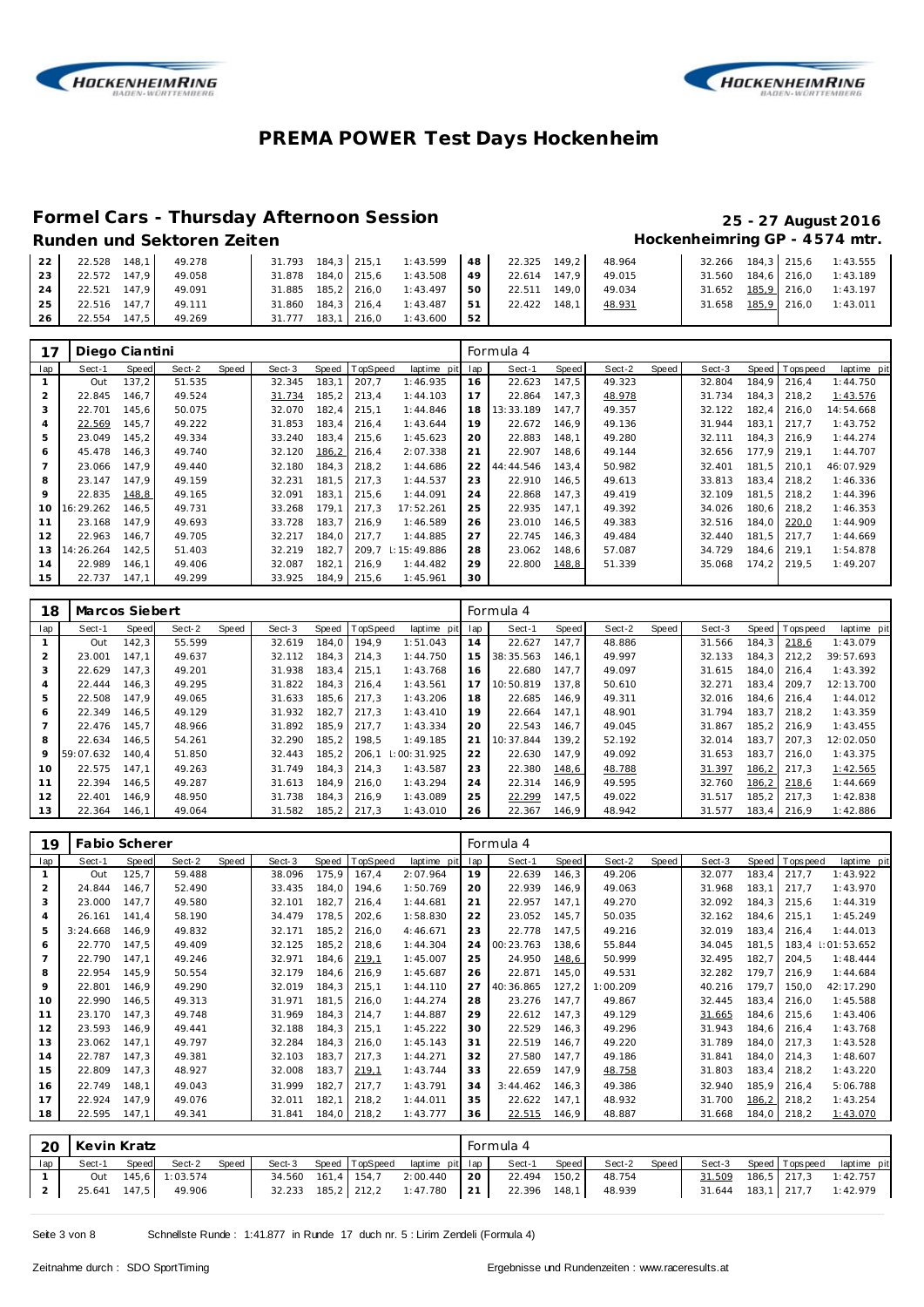



#### **Formel Cars - Thursday Afternoon Session 25 - 27 August 2016** Runden und Sektoren Zeiten **Munden und Sektoren Zeiten Hockenheimring GP** - 4574 mtr.

| 3               | 22.714    | 149.6 | 49.052 | 31.862 | 185,6 | 219,1 | 1:43.628  | 22 | 24.472    | 145,0 | 51.224 | 32.183 | 184,6 | 206.9 | 1:47.879  |
|-----------------|-----------|-------|--------|--------|-------|-------|-----------|----|-----------|-------|--------|--------|-------|-------|-----------|
| $\overline{4}$  | 22.532    | 149.2 | 48.884 | 32.162 | 180.3 | 219.1 | 1:43.578  | 23 | 22.572    | 148.6 | 48.671 | 31.637 | 185.6 | 220.4 | 1:42.880  |
| 5               | 22.946    | 148.4 | 48.973 | 32.019 | 185,9 | 220,4 | 1:43.938  | 24 | 2:29.611  | 147,3 | 50.922 | 33.456 | 184,6 | 206,5 | 3:53.989  |
| 6               | 22.645    | 148.8 | 48.879 | 32.261 | 187.2 | 218.2 | 1:43.785  | 25 | 22.473    | 148.8 | 48.780 | 31.775 | 185.6 | 219.1 | 1:43.028  |
|                 | 22.605    | 149.4 | 48.792 | 31.708 | 188,2 | 218,2 | 1:43.105  | 26 | 22.482    | 149.0 | 48.814 | 31.758 | 186,2 | 217.7 | 1:43.054  |
| 8               | 18:31.838 | 146.7 | 52.555 | 33.535 | 185.6 | 208,5 | 19:57.928 | 27 | 22.474    | 147.5 | 48.862 | 31.685 | 185.9 | 218.6 | 1:43.021  |
| 9               | 23.424    | 147.9 | 50.169 | 32.249 | 186,5 | 217.7 | 1:45.842  | 28 | 23.772    | 145,2 | 51.987 | 32.447 | 185.9 | 196.0 | 1:48.206  |
| 10 <sup>°</sup> | 22.751    | 149.6 | 49.299 | 32.135 | 182,1 | 216.0 | 1:44.185  | 29 | 22.518    | 149,2 | 49.513 | 31.770 | 185,6 | 224,1 | 1:43.801  |
| 11              | 43:23.187 | 141.0 | 52.256 | 33.453 | 183.1 | 192.5 | 44:48.896 | 30 | 30:16.904 | 143.8 | 53.437 | 32.557 | 184.0 | 180.0 | 31:42.898 |
| 12              | 22.791    | 150.4 | 49.328 | 31.722 | 185.9 | 212,2 | 1:43.841  | 31 | 25.060    | 125,6 | 51.337 | 34.059 | 184.9 | 206.1 | 1:50.456  |
| 13              | 22.530    | 148.8 | 48.892 | 31.653 | 185.6 | 216.0 | 1:43.075  | 32 | 22.492    | 148.4 | 49.024 | 31.697 | 185.6 | 217.7 | 1:43.213  |
| 14              | 22.525    | 150,6 | 48.827 | 31.573 | 185,2 | 216,4 | 1:42.925  | 33 | 22.461    | 149,2 | 48.710 | 31.556 | 186,9 | 219,5 | 1:42.727  |
| 15              | 22.462    | 150.4 | 48.843 | 31.610 | 183,7 | 217.7 | 1:42.915  | 34 | 22.277    | 149,0 | 48.643 | 31.668 | 187,2 | 220,9 | 1:42.588  |
| 16              | 22.548    | 149.8 | 48.882 | 31.621 | 184.9 | 218.6 | 1:43.051  | 35 | 22.793    | 146.7 | 52.238 | 43.324 | 185,2 | 218.2 | 1:58.355  |
| 17              | 22.425    | 148.6 | 48.895 | 38.996 | 182.7 | 216.4 | 1:50.316  | 36 | 22.407    | 145.9 | 49.668 | 31.863 | 186.5 | 210.9 | 1:43.938  |
| 18              | 42:29.726 | 144.8 | 51.795 | 32.805 | 183.1 | 195,3 | 43:54.326 | 37 | 22.409    | 149.8 | 48.866 | 31.940 | 185,9 | 218,2 | 1:43.215  |
| 19              | 22.778    | 149,2 | 48.952 | 31.657 | 184,6 | 215.1 | 1:43.387  | 38 |           |       |        |        |       |       |           |

| 27             |           | Louis Gachot |          |       |        |       |          |                 |     | Formula 4 |       |        |       |        |       |                   |             |
|----------------|-----------|--------------|----------|-------|--------|-------|----------|-----------------|-----|-----------|-------|--------|-------|--------|-------|-------------------|-------------|
| lap            | Sect-1    | Speed        | Sect-2   | Speed | Sect-3 | Speed | TopSpeed | laptime pit     | lap | Sect-1    | Speed | Sect-2 | Speed | Sect-3 |       | Speed   Tops peed | laptime pit |
| $\mathbf{1}$   | Out       | 146.1        | 51.095   |       | 33.140 | 181.5 | 199,3    | 1:45.663        | 24  | 22.822    | 146,7 | 49.741 |       | 32.147 | 183.4 | 216.0             | 1:44.710    |
| $\overline{2}$ | 23.143    | 148.1        | 54.159   |       | 31.981 | 185,9 | 163,1    | 1:49.283        | 25  | 2:38.790  | 147.3 | 49.190 |       | 33.546 | 177.3 | 217,3             | 4:01.526    |
| 3              | 22.577    | 147.9        | 49.033   |       | 32.060 | 184.3 | 218,6    | 1:43.670        | 26  | 23.419    | 143,2 | 49.431 |       | 32.978 | 175.9 | 216,0             | 1:45.828    |
| $\overline{4}$ | 22.585    | 147,3        | 48.992   |       | 31.815 | 183,4 | 217,3    | 1:43.392        | 27  | 19:05.026 | 141,7 | 52.903 |       | 32.482 | 181,5 | 198,2             | 20:30.411   |
| 5              | 22.646    | 146.7        | 49.422   |       | 31.898 | 184.3 | 218,2    | 1:43.966        | 28  | 23.352    | 145,0 | 49.594 |       | 32.161 | 182.4 | 215,1             | 1:45.107    |
| 6              | 22.533    | 147.9        | 48.997   |       | 31.891 | 183.4 | 218,6    | 1:43.421        | 29  | 22.856    | 146.9 | 49.393 |       | 33.224 | 176.2 | 216.4             | 1:45.473    |
| $\overline{7}$ | 23.259    | 147.7        | 1:05.966 |       | 38.378 | 185,2 | 160.2    | 2:07.603        | 30  | 23.465    | 145,7 | 49.467 |       | 32.314 | 182.7 | 216.9             | 1:45.246    |
| 8              | 22.567    | 148.6        | 49.221   |       | 31.653 | 185,9 | 214,7    | 1:43.441        | 31  | 22.970    | 147.1 | 49.395 |       | 32.110 | 183.1 | 216.9             | 1:44.475    |
| 9              | 23.271    | 146.3        | 1:01.759 |       | 32.328 | 185.2 | 124.4    | 1:57.358        | 32  | 22.867    | 147.1 | 49.286 |       | 31.841 | 184.0 | 217.3             | 1:43.994    |
| 10             | 22.571    | 148.6        | 49.044   |       | 31.786 | 184.9 | 218,6    | 1:43.401        | 33  | 22.823    | 147.3 | 49.351 |       | 34.810 | 179.4 | 217.3             | 1:46.984    |
| 11             | 23:13.199 | 145.4        | 50.701   |       | 32.226 | 183.7 | 202,2    | 24:36.126       | 34  | 25.961    | 130,4 | 58.021 |       | 35.000 | 184.0 | 166,2             | 1:58.982    |
| 12             | 22.737    | 148.6        | 49.367   |       | 31.769 | 183.4 | 215.6    | 1:43.873        | 35  | 23.075    | 146,3 | 49.206 |       | 31.874 | 184.0 | 218.6             | 1:44.155    |
| 13             | 22.522    | 146.7        | 49.081   |       | 31.701 | 184.3 | 217,3    | 1:43.304        | 36  | 22.742    | 146,7 | 49.062 |       | 31.995 | 182.7 | 216.9             | 1:43.799    |
| 14             | 22.548    | 146.5        | 49.292   |       | 31.947 | 184.9 | 216,4    | 1:43.787        | 37  | 22.778    | 146,5 | 49.218 |       | 32.140 | 183.7 | 216.9             | 1:44.136    |
| 15             | 22.699    | 146.7        | 49.245   |       | 32.208 | 179.4 | 216,4    | 1:44.152        | 38  | 22:39.101 | 134,5 | 52.289 |       | 32.906 | 182,4 | 200,4             | 24:04.296   |
| 16             | 22.713    | 147.5        | 54.027   |       | 37.642 | 185.2 | 215.6    | 1:54.382        | 39  | 23.071    | 148.6 | 49.790 |       | 31.993 | 182.7 | 211.4             | 1:44.854    |
| 17             | 22.697    | 146.5        | 50.018   |       | 31.980 | 184.3 | 214.3    | 1:44.695        | 40  | 22.590    | 147.7 | 49.121 |       | 31.680 | 183.7 | 214.7             | 1:43.391    |
| 18             | 22.571    | 147.7        | 49.406   |       | 32.103 | 184.9 | 214.7    | 1:44.080        | 41  | 22.651    | 147.5 | 49.144 |       | 31.791 | 183.7 | 214.7             | 1:43.586    |
| 19             | 17:28.530 | 145.9        | 49.827   |       | 32.494 | 183.7 | 216.4    | $\pm 18:50.851$ | 42  | 22.511    | 146,5 | 49.296 |       | 31.851 | 184.0 | 215.1             | 1:43.658    |
| 20             | 22.806    | 147.5        | 49.378   |       | 32.117 | 184.0 | 219.1    | 1:44.301        | 43  | 4:48.116  | 144.2 | 50.912 |       | 32.987 | 183.4 | 211.8             | 6:12.015    |
| 21             | 22.899    | 145.4        | 49.447   |       | 32.123 | 184.0 | 215.1    | 1:44.469        | 44  | 22.636    | 147.7 | 49.437 |       | 31.940 | 182.7 | 216.9             | 1:44.013    |
| 22             | 22.823    | 148.1        | 49.330   |       | 32.057 | 183.7 | 216.0    | 1:44.210        | 45  | 22.569    | 146.1 | 49.367 |       | 31.754 | 184.0 | 215.6             | 1:43.690    |
| 23             | 22.654    | 147.1        | 50.387   |       | 32.341 | 182.7 | 216,9    | 1:45.382        | 46  | 22.684    | 147.7 | 49.204 |       | 31.832 | 183.7 | 216.0             | 1:43.720    |

| 28             |           |       | Kim-Luis Schramm |       |        |       |          |             |     | Formula 4 |       |        |       |        |       |             |             |
|----------------|-----------|-------|------------------|-------|--------|-------|----------|-------------|-----|-----------|-------|--------|-------|--------|-------|-------------|-------------|
| lap            | Sect-1    | Speed | Sect-2           | Speed | Sect-3 | Speed | TopSpeed | laptime pit | lap | Sect-1    | Speed | Sect-2 | Speed | Sect-3 | Speed | T ops pee d | laptime pit |
| 1              | Out       | 144,0 | 51.328           |       | 32.819 | 184,0 | 213,9    | 1:46.991    | 23  | 22.623    | 149,4 | 49.108 |       | 32.243 | 176,8 | 217.3       | 1:43.974    |
| $\overline{2}$ | 23.050    | 147.9 | 49.414           |       | 31.814 | 184,3 | 215,6    | 1:44.278    | 24  | 25.345    | 133,0 | 57.843 |       | 33.267 | 185,6 | 163.1       | 1:56.455    |
| 3              | 22.748    | 148.4 | 49.144           |       | 31.671 | 185,6 | 217,3    | 1:43.563    | 25  | 22.559    | 149,4 | 48.987 |       | 31.709 | 183.1 | 217.3       | 1:43.255    |
| 4              | 22.607    | 148.4 | 49.165           |       | 31.520 | 185,2 | 217,3    | 1:43.292    | 26  | 10:20.196 | 145.2 | 49.894 |       | 32.216 | 184.9 | 214.7       | 11:42.306   |
| 5              | 22.568    | 146.9 | 49.113           |       | 31.461 | 185,2 | 216.0    | 1:43.142    | 27  | 22.742    | 149.0 | 49.156 |       | 31.791 | 183,4 | 214.7       | 1:43.689    |
| 6              | 22.655    | 147.7 | 48.952           |       | 31.412 | 185,2 | 217,3    | 1:43.019    | 28  | 22.813    | 147.9 | 49.364 |       | 31.933 | 184.9 | 216.0       | 1:44.110    |
| $\overline{7}$ | 9:45.133  | 146.1 | 49.940           |       | 32.073 | 184,3 | 216,4    | 11:07.146   | 29  | 22.887    | 148.1 | 49.193 |       | 31.862 | 183,4 | 217.3       | 1:43.942    |
| 8              | 22.631    | 149.0 | 49.029           |       | 31.538 | 184,6 | 217.3    | 1:43.198    | 30  | 38:26.086 | 145.6 | 57.570 |       | 33.373 | 183.7 | 215.6       | 39:57.029   |
| 9              | 22.766    | 148.4 | 49.146           |       | 31.727 | 184.9 | 216,4    | 1:43.639    | 31  | 23.342    | 147,1 | 49.272 |       | 32.051 | 184.0 | 216.9       | 1:44.665    |
| 10             | 22.713    | 147,7 | 59.171           |       | 35.914 | 185,6 | 150,0    | 1:57.798    | 32  | 22.757    | 148.1 | 49.316 |       | 32.039 | 183,4 | 219,1       | 1:44.112    |
| 11             | 22.584    | 148.4 | 48.975           |       | 31.555 | 184.9 | 216.4    | 1:43.114    | 33  | 22.803    | 148.4 | 49.025 |       | 32.236 | 183.7 | 218.6       | 1:44.064    |
| 12             | 55:37.631 | 139.4 | 55.949           |       | 32.672 | 184.0 | 213,9    | 57:06.252   | 34  | 6:06.146  | 130.0 | 54.783 |       | 35.073 | 172.5 | 175.6       | 7:36.002    |
| 13             | 22.735    | 148.1 | 49.250           |       | 31.725 | 185,2 | 215,6    | 1:43.710    | 35  | 24.129    | 141.0 | 53.398 |       | 32.023 | 184.0 | 195.7       | 1:49.550    |
| 14             | 22.545    | 148.4 | 49.038           |       | 31.709 | 184,9 | 217,7    | 1:43.292    | 36  | 22.518    | 148.8 | 49.076 |       | 31.557 | 184.6 | 216.4       | 1:43.151    |
| 15             | 22.539    | 148.8 | 48.915           |       | 31.861 | 184,6 | 216,9    | 1:43.315    | 37  | 22.463    | 148.6 | 49.072 |       | 31.533 | 184.0 | 216.0       | 1:43.068    |
| 16             | 22.586    | 147,9 | 48.932           |       | 31.625 | 186,2 | 218.2    | 1:43.143    | 38  | 4:31.745  | 146.1 | 49.692 |       | 32.039 | 184.0 | 214.3       | 5:53.476    |
| 17             | 23.454    | 147,9 | 56.226           |       | 33.513 | 185,9 | 195.3    | 1:53.193    | 39  | 22.547    | 149.2 | 49.060 |       | 31.486 | 184.6 | 216.4       | 1:43.093    |
| 18             | 22.706    | 149,4 | 48.946           |       | 31.567 | 185,6 | 216,0    | 1:43.219    | 40  | 22.478    | 149.0 | 48.992 |       | 31.645 | 182.7 | 215.6       | 1:43.115    |
| 19             | 35:08.482 | 146.1 | 50.739           |       | 32.977 | 184,0 | 213,9    | 36: 32.198  | 41  | 22.586    | 149,4 | 59.231 |       | 33.027 | 184.3 | 217.3       | 1:54.844    |
| 20             | 22.780    | 148,8 | 49.131           |       | 31.770 | 185,6 | 216,4    | 1:43.681    | 42  | 22.470    | 149,2 | 48.897 |       | 31.452 | 184,6 | 216,4       | 1:42.819    |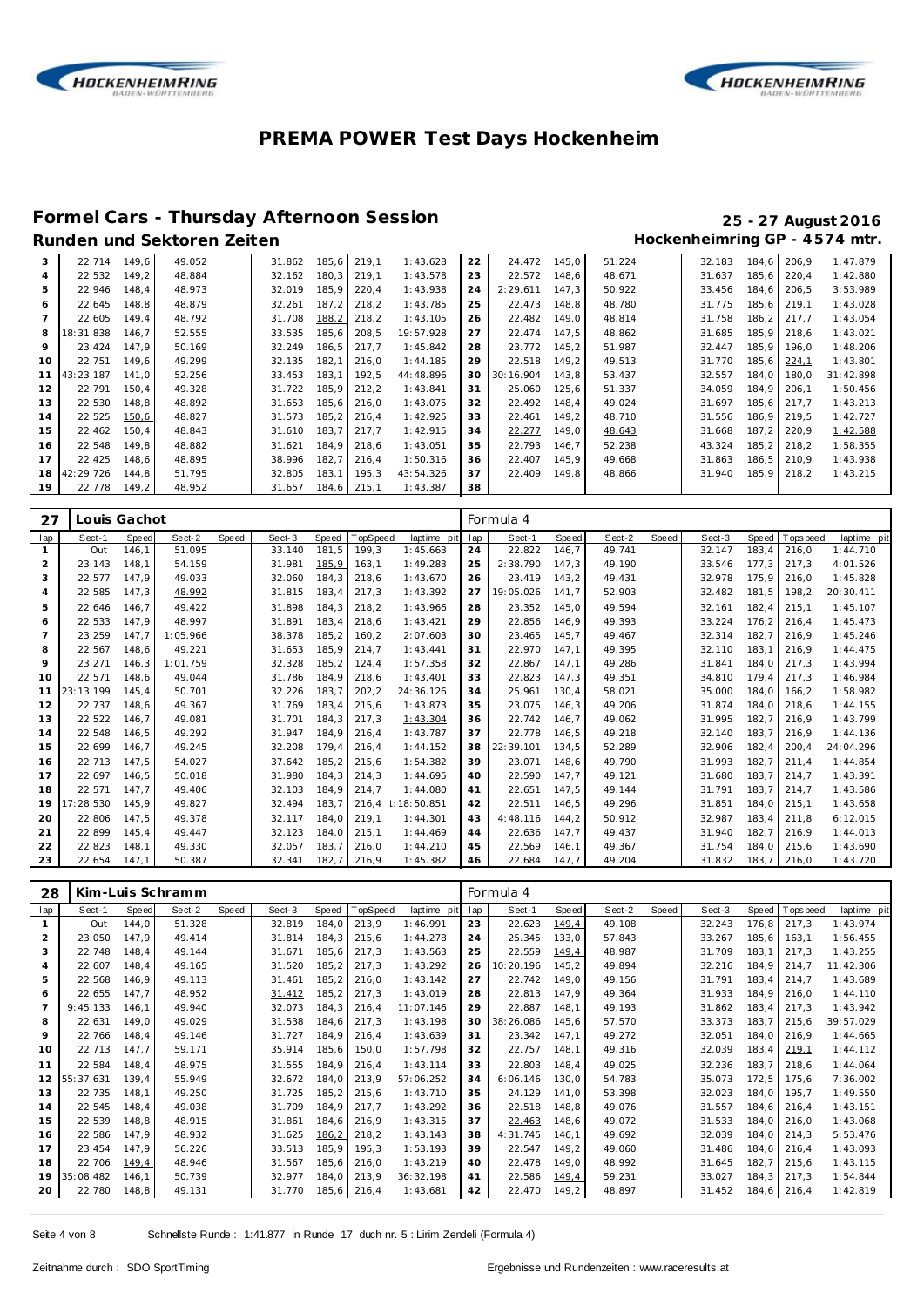



#### **Formel Cars - Thursday Afternoon Session 25 - 27 August 2016**

| 21 22.518 149,0          | 49.062 | 31.709 184.6 216.9                     |  | $1:43.289$ 43 22.546 148.6 | 48.985 | 31.497 185,2 216,9 1:43.028 |  |
|--------------------------|--------|----------------------------------------|--|----------------------------|--------|-----------------------------|--|
| $22$ 22.726 148,4 49.127 |        | $31.714$ $184.6$ $216.9$ $1:43.567$ 44 |  |                            |        |                             |  |
|                          |        |                                        |  |                            |        |                             |  |

| 29             | Mick Schumacher |       |        |       |        |       |          |             |     | Formula 4 |       |        |       |        |       |             |             |
|----------------|-----------------|-------|--------|-------|--------|-------|----------|-------------|-----|-----------|-------|--------|-------|--------|-------|-------------|-------------|
| lap            | Sect-1          | Speed | Sect-2 | Speed | Sect-3 | Speed | TopSpeed | laptime pit | lap | Sect-1    | Speed | Sect-2 | Speed | Sect-3 | Speed | T ops pee d | laptime pit |
|                | Out             | 137.6 | 53.670 |       | 35.905 | 154.7 | 202,2    | 1:51.187    | 25  | 22.381    | 144,6 | 49.301 |       | 31.552 | 184.9 | 213.9       | 1:43.234    |
| 2              | 25.089          | 144.8 | 51.211 |       | 32.355 | 182.4 | 214.3    | 1:48.655    | 26  | 22.534    | 147.1 | 49.277 |       | 31.500 | 184.9 | 215.1       | 1:43.311    |
| 3              | 22.941          | 146.1 | 49.782 |       | 31.848 | 182,7 | 215,1    | 1:44.571    | 27  | 22.327    | 146.7 | 49.019 |       | 31.612 | 185,2 | 215,1       | 1:42.958    |
| $\overline{4}$ | 22.870          | 144.4 | 49.813 |       | 31.676 | 183.1 | 215,1    | 1:44.359    | 28  | 22.347    | 146.7 | 49.005 |       | 31.441 | 183.4 | 215.1       | 1:42.793    |
| 5              | 23.937          | 144.4 | 52.552 |       | 32.604 | 184.3 | 216.4    | 1:49.093    | 29  | 04:58.944 | 141.0 | 50.892 |       | 32.126 | 184.0 | 206.1       | 1:06:21.962 |
| 6              | 22.891          | 142,9 | 49.620 |       | 31.948 | 184,3 | 215,1    | 1:44.459    | 30  | 22.601    | 146,1 | 49.300 |       | 31.694 | 182,7 | 214,7       | 1:43.595    |
| $\overline{7}$ | 8:22.431        | 142,9 | 50.833 |       | 32.117 | 183.1 | 207,7    | 9:45.381    | 31  | 22.514    | 146,3 | 49.202 |       | 31.565 | 184.3 | 216,0       | 1:43.281    |
| 8              | 22.691          | 146.3 | 49.526 |       | 31.652 | 184.9 | 213,4    | 1:43.869    | 32  | 22.507    | 145.0 | 49.260 |       | 31.577 | 183.1 | 216.9       | 1:43.344    |
| 9              | 23.082          | 146.7 | 49.309 |       | 31.597 | 183,1 | 221,3    | 1:43.988    | 33  | 22.485    | 145,9 | 49.256 |       | 31.496 | 184.0 | 216,0       | 1:43.237    |
| 10             | 22.653          | 144,2 | 49.345 |       | 31.707 | 184.9 | 215.6    | 1:43.705    | 34  | 26.947    | 129,7 | 54.094 |       | 31.769 | 184.3 | 172,8       | 1:52.810    |
| 11             | 22.501          | 146.3 | 49.244 |       | 31.643 | 184.6 | 216.0    | 1:43.388    | 35  | 22.460    | 145.6 | 49.466 |       | 31.709 | 185.2 | 217.7       | 1:43.635    |
| 12             | 22.491          | 146.5 | 49.224 |       | 31.651 | 184.0 | 216.0    | 1:43.366    | 36  | 18:11.639 | 141.9 | 50.614 |       | 38.495 | 132.0 | 209.3       | 19:40.748   |
| 13             | 22.420          | 145,0 | 49.164 |       | 31.663 | 184,0 | 216,4    | 1:43.247    | 37  | 34.377    | 127,2 | 50.982 |       | 31.789 | 185.6 | 201,5       | 1:57.148    |
| 14             | 22.485          | 145.4 | 49.287 |       | 31.603 | 183.4 | 216,4    | 1:43.375    | 38  | 22.341    | 146.9 | 50.706 |       | 31.998 | 184.9 | 217.7       | 1:45.045    |
| 15             | 14:20.577       | 144.0 | 50.246 |       | 31.986 | 183.4 | 214.3    | 15:42.809   | 39  | 22.376    | 145.9 | 49.675 |       | 31.954 | 184.6 | 217.3       | 1:44.005    |
| 16             | 22.559          | 145,7 | 49.669 |       | 31.967 | 183,1 | 215,6    | 1:44.195    | 40  | 22.509    | 146,1 | 49.315 |       | 31.645 | 184.6 | 214,7       | 1:43.469    |
| 17             | 22.534          | 145,6 | 49.481 |       | 31.656 | 184.3 | 213,0    | 1:43.671    | 41  | 22.486    | 144,4 | 49.250 |       | 31.583 | 184.6 | 215,1       | 1:43.319    |
| 18             | 22.576          | 145,2 | 49.589 |       | 31.661 | 181.5 | 214,3    | 1:43.826    | 42  | 22.505    | 146.9 | 48.997 |       | 31.525 | 185.6 | 217.3       | 1:43.027    |
| 19             | 22.523          | 146,3 | 49.321 |       | 31.737 | 184.6 | 214,7    | 1:43.581    | 43  | 22.345    | 146.7 | 49.518 |       | 31.523 | 184.9 | 217,3       | 1:43.386    |
| 20             | 15:50.090       | 138.8 | 51.305 |       | 32.466 | 181.5 | 201.9    | 17:13.861   | 44  | 22.467    | 145.6 | 49.157 |       | 31.500 | 184.9 | 216.0       | 1:43.124    |
| 21             | 22.663          | 147.9 | 50.008 |       | 31.419 | 185,9 | 201.5    | 1:44.090    | 45  | 23.140    | 145.7 | 50.727 |       | 31.651 | 185,9 | 201.5       | 1:45.518    |
| 22             | 22.374          | 146,5 | 49.183 |       | 31.322 | 184,3 | 214,3    | 1:42.879    | 46  | 22.293    | 147,7 | 48.914 |       | 31.499 | 184,9 | 216,0       | 1:42.706    |
| 23             | 22.299          | 146,1 | 49.090 |       | 31.447 | 185,2 | 215,6    | 1:42.836    | 47  | 22.341    | 147,7 | 48.821 |       | 31.520 | 184,9 | 216,9       | 1:42.682    |
| 24             | 23.886          | 138.3 | 51.786 |       | 31.626 | 185,2 | 208.1    | 1:47.298    | 48  |           |       |        |       |        |       |             |             |

| 33             | J. Aberdein |              |        |       |        |        |          |             |     | Formula 4 |       |          |       |        |        |            |             |
|----------------|-------------|--------------|--------|-------|--------|--------|----------|-------------|-----|-----------|-------|----------|-------|--------|--------|------------|-------------|
| lap            | Sect-1      | <b>Speed</b> | Sect-2 | Speed | Sect-3 | Speed  | TopSpeed | laptime pit | lap | Sect-1    | Speed | Sect-2   | Speed | Sect-3 | Speed  | T ops peed | laptime pit |
|                | Out         | 143,0        | 51.506 |       | 33.148 | 180.9  | 207,3    | 1:47.008    | 22  | 22.563    | 148.8 | 48.853   |       | 31.747 | 185,2  | 216.4      | 1:43.163    |
| $\overline{2}$ | 22.752      | 149.0        | 48.964 |       | 31.903 | 185.6  | 215,6    | 1:43.619    | 23  | 22.612    | 146.9 | 49.550   |       | 31.798 | 185.2  | 217,3      | 1:43.960    |
| 3              | 22.416      | 149,8        | 49.332 |       | 32.583 | 185,6  | 217,7    | 1:44.331    | 24  | 22.515    | 148,6 | 48.863   |       | 31.622 | 185,2  | 218,2      | 1:43.000    |
| $\overline{4}$ | 22.441      | 149.0        | 48.824 |       | 31.751 | 184.0  | 216,9    | 1:43.016    | 25  | 22.419    | 146.5 | 48.899   |       | 31.556 | 184.9  | 216.9      | 1:42.874    |
| 5              | 22.437      | 147,7        | 51.757 |       | 35.555 | 173.4  | 216.9    | 1:49.749    | 26  | 30.599    | 105,0 | 1:04.402 |       | 32.451 | 186,2  | 123,7      | 2:07.452    |
| 6              | 24.576      | 148.4        | 59.148 |       | 32.172 | 186,5  | 151,7    | 1:55.896    | 27  | 22.358    | 148.6 | 48.810   |       | 31.428 | 185,2  | 217,7      | 1:42.596    |
| $\overline{7}$ | 22.609      | 148.1        | 49.062 |       | 31.825 | 185.6  | 219,1    | 1:43.496    | 28  | 22.407    | 147.1 | 48.914   |       | 31.437 | 187,2  | 217.7      | 1:42.758    |
| 8              | 22.424      | 149.2        | 48.984 |       | 32.238 | 185,2  | 219,1    | 1:43.646    | 29  | 22.377    | 149.2 | 48.893   |       | 31.575 | 186.5  | 217,3      | 1:42.845    |
| 9              | 6:51.810    | 145.7        | 49.966 |       | 32.208 | 186,2  | 213,9    | 8:13.984    | 30  | 49:24.752 | 146.7 | 49.827   |       | 31.978 | 184.3  | 213,4      | 50:46.557   |
| 10             | 22.634      | 149.0        | 49.259 |       | 31.709 | 185.6  | 216,0    | 1:43.602    | 31  | 22.543    | 148.4 | 48.932   |       | 31.482 | 185.6  | 218.2      | 1:42.957    |
| 11             | 22.498      | 146.9        | 48.963 |       | 31.580 | 185,2  | 215,1    | 1:43.041    | 32  | 9:20.471  | 146.3 | 49.539   |       | 32.939 | 185,6  | 217.3      | 10:42.949   |
| 12             | 22.805      | 147,1        | 49.238 |       | 31.779 | 186,5  | 218,6    | 1:43.822    | 33  | 22.911    | 148,8 | 49.277   |       | 31.927 | 184.6  | 221,8      | 1:44.115    |
| 13             | 22.832      | 148.1        | 49.075 |       | 32.148 | 183,4  | 218,2    | 1:44.055    | 34  | 22.353    | 149,2 | 48.934   |       | 32.189 | 184.3  | 219.1      | 1:43.476    |
| 14             | 22.711      | 148,6        | 48.841 |       | 31.594 | 185,9  | 218,6    | 1:43.146    | 35  | 22.926    | 148.1 | 49.021   |       | 31.864 | 183.7  | 218,2      | 1:43.811    |
| 15             | 22.468      | 149.2        | 48.853 |       | 31.577 | 186,2  | 216,9    | 1:42.898    | 36  | 14:57.095 | 129.0 | 1:01.565 |       | 37.155 | 180.0  | 201.1      | 16:35.815   |
| 16             | 25:23.970   | 146.3        | 49.456 |       | 32.208 | 184.0  | 215,1    | 26:45.634   | 37  | 23.998    | 147.1 | 50.769   |       | 31.926 | 184.6  | 210.9      | 1:46.693    |
| 17             | 22.678      | 148.1        | 49.087 |       | 31.749 | 185,9  | 215,6    | 1:43.514    | 38  | 22.501    | 147.1 | 51.964   |       | 35.242 | 186,2  | 216.9      | 1:49.707    |
| 18             | 22.547      | 149.0        | 49.140 |       | 31.715 | 184.0  | 216,0    | 1:43.402    | 39  | 22.410    | 147.5 | 48.996   |       | 31.820 | 184.6  | 219.1      | 1:43.226    |
| 19             | 22.670      | 149.2        | 48.926 |       | 31.754 | 185.2  | 217,3    | 1:43.350    | 40  | 22.461    | 147.7 | 48.920   |       | 31.644 | 184.9  | 217.7      | 1:43.025    |
| 20             | 39:07.825   | 129.7        | 53.727 |       | 34.967 | 177.9  | 209.7    | 40:36.519   | 41  | 22.503    | 148.4 | 48.691   |       | 35.374 | 158.1  | 217.7      | 1:46.568    |
| 21             | 23.715      | 148.4        | 50.199 |       | 31.904 | 185, 2 | 212,2    | 1:45.818    | 42  | 24.367    | 146.9 | 48.913   |       | 32.053 | 185, 2 | 218.6      | 1:45.333    |

| 44  | Juri Vips |       |        |       |        |       |                |             |     | Formula 4 |       |        |       |        |       |                  |             |
|-----|-----------|-------|--------|-------|--------|-------|----------------|-------------|-----|-----------|-------|--------|-------|--------|-------|------------------|-------------|
| lap | Sect-1    | Speed | Sect-2 | Speed | Sect-3 |       | Speed TopSpeed | laptime pit | lap | Sect-1    | Speed | Sect-2 | Speed | Sect-3 |       | Speed   Topspeed | laptime pit |
|     | Out       | 141,5 | 53.189 |       | 32.708 | 183.4 | 206.5          | 1:47.904    | 17  | 22.411    | 146.3 | 49.052 |       | 31.573 |       | 185.9 217.7      | 1:43.036    |
|     | 24.200    | 120.8 | 52.010 |       | 32.140 | 181.5 | 206.5          | 1:48.350    | 18  | 23.403    | 144.2 | 51.988 |       | 32.872 | 186,9 | 197.4            | 1:48.263    |
| 3   | 22.844    | 147.1 | 49.467 |       | 32.061 | 183.4 | 216.0          | 1:44.372    | 19  | 22.392    | 145,4 | 49.677 |       | 31.792 |       | 185.6 217.7      | 1:43.861    |
| 4   | 23.859    | 145.9 | 51.786 |       | 32.546 | 184.0 | 198.2          | 1:48.191    | 20  | 22.616    | 145.7 | 49.040 |       | 31.717 |       | 184.3 218.2      | 1:43.373    |
| 5   | 22.806    | 147.1 | 49.236 |       | 33.817 | 178.8 | 216.0          | 1:45.859    | 21  | 22.583    | 147.1 | 49.624 |       | 31.637 |       | 184.0 215.1      | 1:43.844    |
| 6   | 9:41.117  | 142.9 | 50.632 |       | 32.247 | 180.9 | 206.5          | 11:03.996   | 22  | 22.574    | 145.7 | 49.522 |       | 31.871 |       | 184.6 217.3      | 1:43.967    |
|     | 23.032    | 146.3 | 49.574 |       | 31.864 |       | 185.6 213.9    | 1:44.470    | 23  | 12:32.637 | 137.6 | 51.414 |       | 31.896 | 182.7 | 206.5            | 13:55.947   |
| 8   | 23.778    | 146.1 | 49.492 |       | 32.115 | 185.2 | 216.4          | 1:45.385    | 24  | 22.546    | 147.3 | 49.065 |       | 31.553 | 182.7 | 1215.6           | 1:43.164    |
| 9   | 22.750    | 145.0 | 49.480 |       | 31.994 | 182.7 | 216.0          | 1:44.224    | 25  | 23.629    | 145.6 | 53.428 |       | 40.837 | 180.6 | 184.9            | 1:57.894    |
| 10  | 22.599    | 146,1 | 49.255 |       | 31.893 |       | 180,6 218,2    | 1:43.747    | 26  | 22.757    | 145,9 | 49.297 |       | 31.806 |       | 184,6 215,1      | 1:43.860    |
|     |           |       |        |       |        |       |                |             |     |           |       |        |       |        |       |                  |             |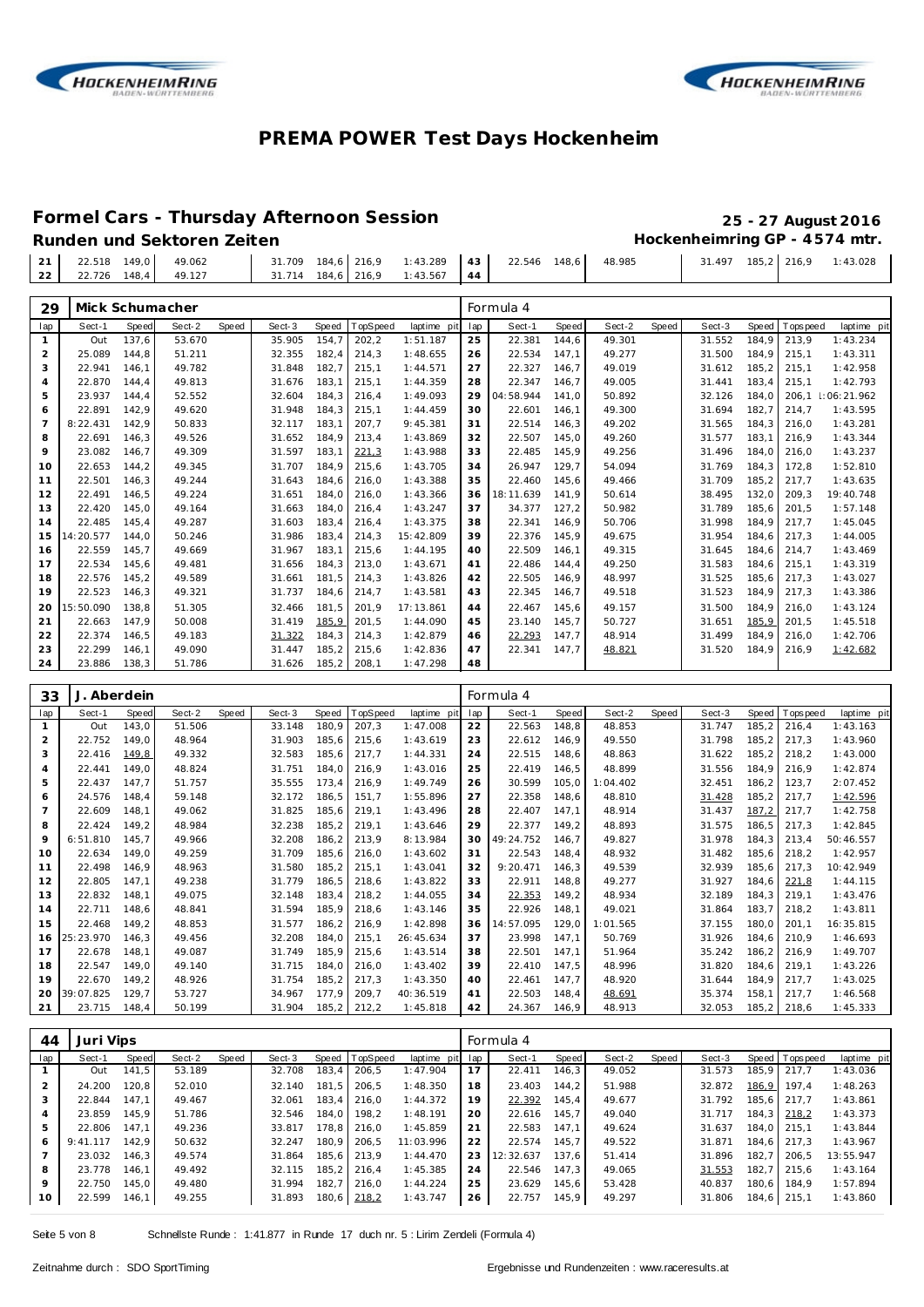



### **Formel Cars - Thursday Afternoon Session 25 - 27 August 2016**

# Runden und Sektoren Zeiten **Mateuraliste Einer Einer Einer Eine** Einer Hockenheimring GP - 4574 mtr.

| 11 <sub>1</sub> | 22.965 146,3       |       | 49.177 |                    |             | $33.292$ 177.0 217.3 1:45.434 27 |      | 22.624       | 146.7 | 48.987 |                    | 31.620 184,3 215,6 | 1:43.231                    |
|-----------------|--------------------|-------|--------|--------------------|-------------|----------------------------------|------|--------------|-------|--------|--------------------|--------------------|-----------------------------|
| $12-12$         | 23.219             | 145.2 | 49.410 | 31.972 183.7 217.3 |             | 1:44.601                         | 28   | 22.652       | 146.5 | 49.182 | 31.652 185.6 216.4 |                    | 1:43.486                    |
| 13 <sup>1</sup> | 22.641             | 146.1 | 49.219 | 31.767             | 183.7 217.3 | 1:43.627                         | 29 I | 22.604 147.9 |       | 48.861 |                    |                    | 31.634 184.9 216.4 1:43.099 |
| 14 <sub>1</sub> | 22.751             | 146.3 | 49.247 | 31.831             | 184.6 217.3 | 1:43.829                         | 30 I | 22.570       | 146.9 | 48.936 | 31.684 184.6 216.0 |                    | 1:43.190                    |
|                 | 15 04:24.728 137,8 |       | 52.591 | 32.662             |             | 183,4 206,5 2:05:49.981          | -31  | 22.497       | 147.7 | 48.914 | 31.605 184,9 216,0 |                    | 1:43.016                    |
| 16 <sup>1</sup> | 22.603             | 147.3 | 49.314 | 31.786             | 185.6 216.9 | 1:43.703                         | 32   |              |       |        |                    |                    |                             |

| 51             | Aldo Festante |       |        |       |        |              |          |             |     | Formula 4 |       |        |       |        |        |             |             |
|----------------|---------------|-------|--------|-------|--------|--------------|----------|-------------|-----|-----------|-------|--------|-------|--------|--------|-------------|-------------|
| lap            | Sect-1        | Speed | Sect-2 | Speed | Sect-3 | <b>Speed</b> | TopSpeed | laptime pit | lap | Sect-1    | Speed | Sect-2 | Speed | Sect-3 | Speed  | T ops pee d | laptime pit |
| 1              | Out           | 134,8 | 53.188 |       | 34.939 | 180,9        | 204,5    | 10:33.608   | 21  | 22.910    | 145,9 | 48.958 |       | 32.256 | 184,9  | 217,7       | 1:44.124    |
| $\overline{2}$ | 23.662        | 145,6 | 50.042 |       | 32.628 | 182,4        | 213,4    | 1:46.332    | 22  | 22.905    | 147.3 | 52.628 |       | 33.668 | 184.0  | 217.7       | 1:49.201    |
| 3              | 22.886        | 146,1 | 49.046 |       | 32.039 | 181.8        | 219,1    | 1:43.971    | 23  | 22.899    | 147,9 | 49.051 |       | 31.938 | 183,7  | 217.3       | 1:43.888    |
| $\overline{4}$ | 23.147        | 146,1 | 49.169 |       | 32.089 | 183,7        | 217.7    | 1:44.405    | 24  | 57:49.254 | 120.9 | 57.082 |       | 36.142 | 178,5  | 171,7       | 59:22.478   |
| 5              | 22.788        | 145,9 | 49.097 |       | 32.250 | 182,1        | 220,0    | 1:44.135    | 25  | 23.584    | 145,2 | 49.177 |       | 32.018 | 183,1  | 217.7       | 1:44.779    |
| 6              | 22.767        | 145.9 | 49.153 |       | 32.148 | 184.6        | 219.1    | 1:44.068    | 26  | 22.799    | 147.5 | 48.876 |       | 32.103 | 179.7  | 218.6       | 1:43.778    |
| $\overline{7}$ | 22.823        | 145,2 | 48.969 |       | 32.279 | 184,9        | 218,6    | 1:44.071    | 27  | 22.748    | 145,6 | 51.541 |       | 32.745 | 184.0  | 219,5       | 1:47.034    |
| 8              | 23.076        | 147.1 | 48.908 |       | 31.855 | 185,9        | 218,6    | 1:43.839    | 28  | 9:48.514  | 136.5 | 51.045 |       | 33.157 | 183,7  | 211.8       | 11:12.716   |
| 9              | 11:50.123     | 135,7 | 51.672 |       | 32.693 | 183,4        | 200,7    | 13:14.488   | 29  | 22.787    | 145,9 | 50.421 |       | 32.289 | 184.9  | 217.7       | 1:45.497    |
| 10             | 26.348        | 75,3  | 51.907 |       | 32.984 | 183,1        | 210,9    | 1:51.239    | 30  | 22.725    | 147.7 | 48.797 |       | 33.291 | 184,6  | 220,4       | 1:44.813    |
| 11             | 22.943        | 146,5 | 49.363 |       | 42.926 | 178,5        | 215,6    | 1:55.232    | 31  | 22.850    | 148,4 | 49.020 |       | 31.913 | 184, 3 | 218.6       | 1:43.783    |
| 12             | 24.024        | 146,7 | 49.081 |       | 32.454 | 184,0        | 217.7    | 1:45.559    | 32  | 23.692    | 133,8 | 50.258 |       | 32.206 | 185,6  | 216.4       | 1:46.156    |
| 13             | 22.895        | 147,3 | 49.136 |       | 31.956 | 185,2        | 219,5    | 1:43.987    | 33  | 22.699    | 146,5 | 49.042 |       | 32.120 | 184.3  | 216.9       | 1:43.861    |
| 14             | 22.648        | 145.7 | 49.397 |       | 32.063 | 184.6        | 218,2    | 1:44.108    | 34  | 22.663    | 146.5 | 49.208 |       | 32.044 | 184,6  | 219.1       | 1:43.915    |
| 15             | 34:01.129     | 118,8 | 59.991 |       | 35.224 | 179,7        | 169,8    | 35:36.344   | 35  | 11:06.621 | 143.0 | 50.937 |       | 45.752 | 55,8   | 217,7       | 12:43.310   |
| 16             | 23.261        | 146,9 | 49.495 |       | 31.958 | 182,1        | 216,0    | 1:44.714    | 36  | 29.182    | 147,5 | 50.176 |       | 45.122 | 55,5   | 216.0       | 2:04.480    |
| 17             | 22.803        | 145,9 | 50.135 |       | 32.146 | 183,7        | 215,1    | 1:45.084    | 37  | 28.672    | 147,1 | 50.888 |       | 46.118 | 56,7   | 216.9       | 2:05.678    |
| 18             | 22.601        | 145,7 | 49.325 |       | 31.965 | 184,6        | 215,6    | 1:43.891    | 38  | 26.846    | 137,8 | 53.427 |       | 47.774 | 56,5   | 202.6       | 2:08.047    |
| 19             | 22.762        | 148,1 | 48.907 |       | 32.058 | 184,6        | 217,3    | 1:43.727    | 39  | 26.046    | 146.5 | 52.367 |       | 46.694 | 56, 2  | 216.4       | 2:05.107    |
| 20             | 23.859        | 143,8 | 49.445 |       | 32.832 | 182,7        | 217,7    | 1:46.136    | 40  |           |       |        |       |        |        |             |             |

| 55  | Niederhauser |       |        |       |        |       |          |             |     | Formula 4 |       |        |       |        |        |          |             |
|-----|--------------|-------|--------|-------|--------|-------|----------|-------------|-----|-----------|-------|--------|-------|--------|--------|----------|-------------|
| lap | Sect-1       | Speed | Sect-2 | Speed | Sect-3 | Speed | TopSpeed | laptime pit | lap | Sect-1    | Speed | Sect-2 | Speed | Sect-3 | Speed  | Topspeed | laptime pit |
|     | Out          | 143,0 | 50.950 |       | 33.078 | 182,7 | 210,9    | 5:08.037    | 21  | 3:05.541  | 143,8 | 49.939 |       | 32.922 | 181,2  | 215,1    | 4:28.402    |
| 2   | 23.286       | 143,4 | 50.347 |       | 32.402 | 184,0 | 213,0    | 1:46.035    | 22  | 23.157    | 146,3 | 49.655 |       | 32.341 | 184,6  | 214.3    | 1:45.153    |
| 3   | 22.911       | 144,4 | 49.846 |       | 32.590 | 181,5 | 214,3    | 1:45.347    | 23  | 22.879    | 144,4 | 49.533 |       | 32.232 | 182,7  | 216,0    | 1:44.644    |
| 4   | 23.349       | 145,7 | 50.065 |       | 32.524 | 183,1 | 216,9    | 1:45.938    | 24  | 22.925    | 145,2 | 49.338 |       | 32.540 | 182,4  | 215,1    | 1:44.803    |
| 5   | 23.116       | 146,5 | 49.764 |       | 32.549 | 182,7 | 215,6    | 1:45.429    | 25  | 23.023    | 145,4 | 49.434 |       | 32.442 | 181.2  | 216,0    | 1:44.899    |
| 6   | 22.928       | 146,7 | 49.598 |       | 32.223 | 183,4 | 216.4    | 1:44.749    | 26  | 23.168    | 146.5 | 49.415 |       | 32.415 | 182.1  | 217.3    | 1:44.998    |
|     | 22.854       | 146,3 | 49.524 |       | 32.205 | 181,2 | 216,4    | 1:44.583    | 27  | 11:50.416 | 124,4 | 56.378 |       | 35.343 | 176,5  | 168,5    | 13:22.137   |
| 8   | 23.215       | 146.9 | 49.981 |       | 33.349 | 182,7 | 216.4    | 1:46.545    | 28  | 10:27.165 | 143.4 | 51.466 |       | 33.529 | 180,9  | 211,8    | 11:52.160   |
| 9   | 23.007       | 146.3 | 49.720 |       | 31.907 | 186,2 | 215,6    | 1:44.634    | 29  | 23.034    | 145.6 | 49.432 |       | 32.524 | 183,7  | 217.3    | 1:44.990    |
| 10  | 18:16.522    | 139,2 | 50.758 |       | 32.893 | 182,4 | 211,8    | 19:40.173   | 30  | 23.048    | 146.3 | 50.223 |       | 32.514 | 183,1  | 215.6    | 1:45.785    |
| 11  | 22.909       | 145,6 | 51.140 |       | 32.441 | 181.8 | 215,6    | 1:46.490    | 31  | 22.995    | 146.7 | 49.709 |       | 32.224 | 184, 3 | 213.9    | 1:44.928    |
| 12  | 22.860       | 143,8 | 49.598 |       | 32.151 | 183,7 | 215,1    | 1:44.609    | 32  | 22.894    | 145,9 | 49.938 |       | 32.255 | 183,4  | 214.3    | 1:45.087    |
| 13  | 22.840       | 145,9 | 49.579 |       | 32.196 | 182,7 | 215,6    | 1:44.615    | 33  | 22.917    | 145,6 | 49.361 |       | 31.997 | 184,6  | 216.4    | 1:44.275    |
| 14  | 22.690       | 145,7 | 49.607 |       | 32.429 | 180,3 | 216,4    | 1:44.726    | 34  | 22.803    | 147,1 | 49.342 |       | 32.054 | 183,7  | 216.0    | 1:44.199    |
| 15  | 22.890       | 145.7 | 49.801 |       | 32.462 | 184.3 | 215,1    | 1:45.153    | 35  | 22.899    | 146.9 | 49.269 |       | 31.741 | 183.1  | 216.0    | 1:43.909    |
| 16  | 22.773       | 145,6 | 49.737 |       | 32.050 | 182,7 | 215,6    | 1:44.560    | 36  | 22.883    | 146,5 | 49.210 |       | 31.825 | 184.0  | 215,1    | 1:43.918    |
| 17  | 22.799       | 146,9 | 49.671 |       | 32.012 | 183,4 | 215,1    | 1:44.482    | 37  | 22.725    | 146.9 | 49.514 |       | 32.139 | 184,0  | 214,7    | 1:44.378    |
| 18  | 22.684       | 146,1 | 49.541 |       | 32.345 | 184.0 | 216.0    | 1:44.570    | 38  | 22.782    | 146,9 | 49.207 |       | 31.782 | 183,4  | 216.0    | 1:43.771    |
| 19  | 22.800       | 145,9 | 49.808 |       | 32.230 | 184,0 | 216,0    | 1:44.838    | 39  | 22.787    | 146.7 | 49.303 |       | 31.790 | 184.9  | 216.4    | 1:43.880    |
| 20  | 13:57.387    | 140.4 | 52.353 |       | 34.282 | 181,5 | 211,8    | 1:15:24.022 | 40  |           |       |        |       |        |        |          |             |

| 66       | S.        | Laaksonen |        |       |        |       |                |                 |    | Formula 4 |       |          |       |        |       |                 |             |
|----------|-----------|-----------|--------|-------|--------|-------|----------------|-----------------|----|-----------|-------|----------|-------|--------|-------|-----------------|-------------|
| lap      | Sect-1    | Speed     | Sect-2 | Speed | Sect-3 |       | Speed TopSpeed | laptime pit lap |    | Sect-1    | Speed | Sect-2   | Speed | Sect-3 |       | Speed Tops peed | laptime pit |
|          | Out       | 134.5     | 56.332 |       | 32.728 | 184.6 | 164.1          | 1:53.488        | 25 | 22.734    | 148.8 | 49.168   |       | 32.099 | 184.0 | 218.2           | 1:44.001    |
|          | 22.786    | 148.8     | 49.429 |       | 31.795 | 187,2 | 212,6          | 1:44.010        | 26 | 59:12.915 | 136.7 | 58.916   |       | 36.408 | 182.1 | 169.0           | :00:48.239  |
| 3        | 22.544    | 146.3     | 49.027 |       | 31.924 | 186.9 | 215.6          | 1:43.495        | 27 | 22.989    | 148.8 | 49.086   |       | 31.831 | 185.2 | 216.0           | 1:43.906    |
| 4        | 22.640    | 149.0     | 48.970 |       | 32.215 | 185.6 | 218.2          | 1:43.825        | 28 | 22.339    | 148.4 | 48.734   |       | 31.582 | 183.7 | 217.3           | 1:42.655    |
| 5        | 22.812    | 148.4     | 49.768 |       | 32.158 | 185.6 | 218.6          | 1:44.738        | 29 | 22.328    | 147.7 | 48.876   |       | 31.460 | 185.6 | 219.1           | 1:42.664    |
| 6        | 22.511    | 148.4     | 49.024 |       | 31.824 | 184.6 | 217.3          | 1:43.359        | 30 | 22.476    | 149,4 | 48.677   |       | 31.427 | 185.6 | 219.1           | 1:42.580    |
|          | 22.636    | 148.8     | 49.060 |       | 31.935 | 185.2 | 217.7          | 1:43.631        | 31 | 27.247    | 116.0 | 1:05.606 |       | 32.917 | 184.9 | 158.6           | 2:05.770    |
| 8        | 22.642    | 148.4     | 49.173 |       | 31.853 | 185.6 | 217.3          | 1:43.668        | 32 | 22.354    | 149.0 | 48.747   |       | 31.303 | 185.9 | 217.3           | 1:42.404    |
| 9        | 22.941    | 149.0     | 49.039 |       | 31.935 | 184.6 | 216,4          | 1:43.915        | 33 | 22.381    | 149.2 | 48.706   |       | 31.367 | 184.6 | 218.6           | 1:42.454    |
| $10^{-}$ | 13:38.271 | 144.4     | 50.328 |       | 32.309 | 177.9 | 214.3          | 15:00.908       | 34 | 22.260    | 148.4 | 48.917   |       | 31.266 | 186.5 | 216.4           | 1:42.443    |
| 11       | 22.723    | 147.7     | 49.134 |       | 31.955 | 183,7 | 217.7          | 1:43.812        | 35 | 25:30.065 | 145,2 | 49.972   |       | 31.696 | 186,9 | 212,2           | 26:51.733   |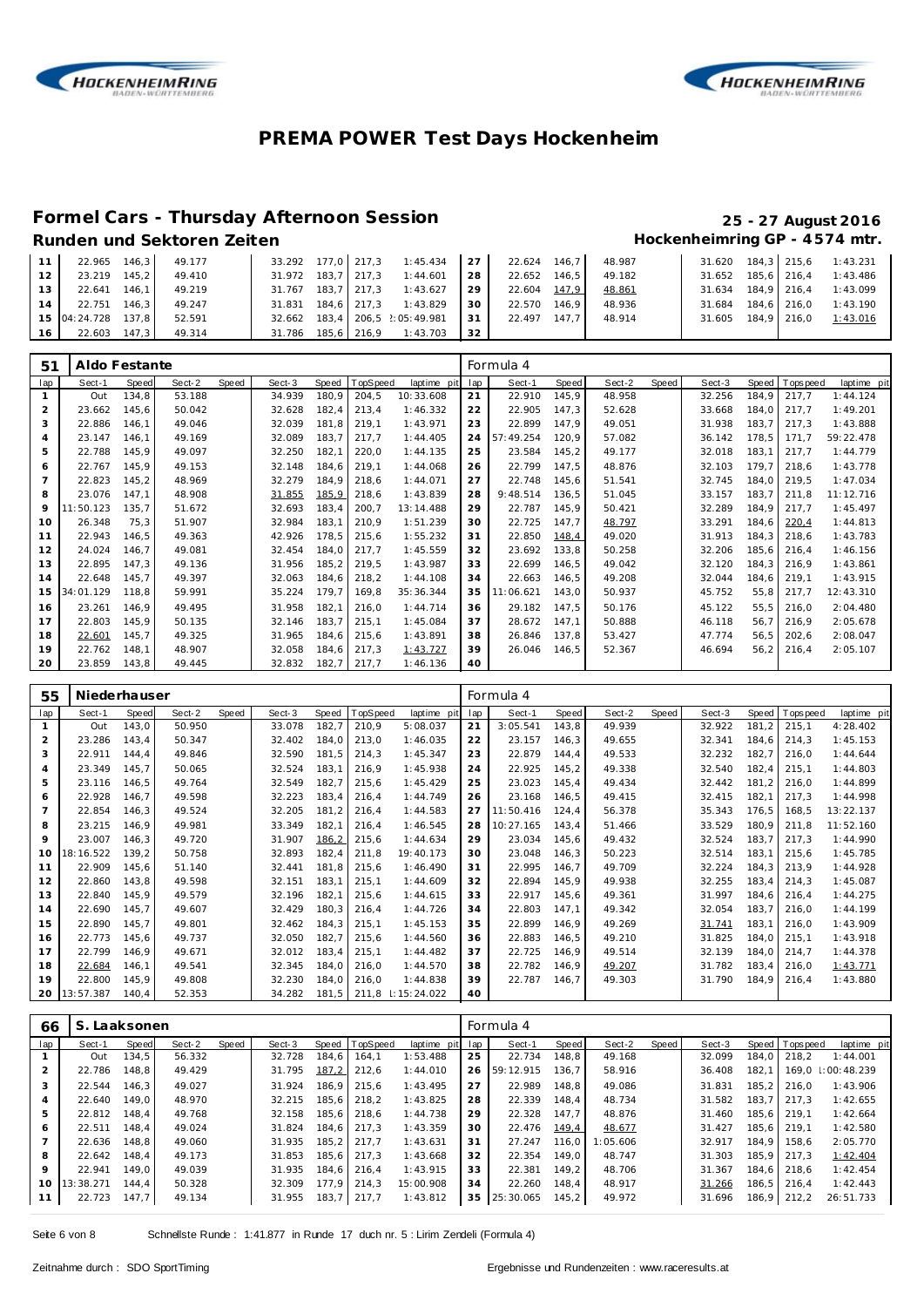



## **Formel Cars - Thursday Afternoon Session 25 - 27 August 2016**

| 12 | 22.510    | 147.9 | 48.947 | 31.802 | 184.6 | 217.7 | 1:43.259  | 36 | 22.566    | 148.8 | 49.000   | 32.387 | 183.1 | 217.3       | 1:43.953  |
|----|-----------|-------|--------|--------|-------|-------|-----------|----|-----------|-------|----------|--------|-------|-------------|-----------|
| 13 | 22.628    | 148.6 | 49.965 | 33.288 | 185.6 | 218.2 | 1:45.881  | 37 | 22.500    | 147.7 | 48.971   | 31.499 |       | 185.6 217.3 | 1:42.970  |
| 14 | 22.534    | 148.6 | 49.143 | 31.867 | 184.3 | 218.2 | 1:43.544  | 38 | 22.359    | 148.6 | 48.946   | 31.765 | 182.4 | 217.3       | 1:43.070  |
| 15 | 22.604    | 148.6 | 49.092 | 31.843 | 185.6 | 216.9 | 1:43.539  | 39 | 22.581    | 148.6 | 48.905   | 31.666 | 183.1 | 218.6       | 1:43.152  |
| 16 | 22.543    | 148.4 | 49.088 | 32.032 | 185.2 | 215.6 | 1:43.663  | 40 | 15:56.163 | 145.9 | 50.133   | 31.760 | 183.4 | 208.9       | 17:18.056 |
| 17 | 22.772    | 148.4 | 49.174 | 32.518 | 183.4 | 215.6 | 1:44.464  | 41 | 22.620    | 149.0 | 48.892   | 31.683 | 185.2 | 216.4       | 1:43.195  |
| 18 | 11:30.609 | 145.7 | 50.813 | 32.358 | 184.0 | 182.7 | 12:53.780 | 42 | 22.369    | 149.4 | 48.935   | 31.732 |       | 184.3 217.3 | 1:43.036  |
| 19 | 22.734    | 148.8 | 49.349 | 32.048 | 183.1 | 214.7 | 1:44.131  | 43 | 12:03.244 | 135.5 | : 00.407 | 40.513 | 183.4 | 170.1       | 13:44.164 |
| 20 | 22.663    | 147.9 | 49.211 | 31.863 | 184.6 | 216.0 | 1:43.737  | 44 | 22.702    | 148.8 | 49.046   | 31.506 | 182.4 | 215.1       | 1:43.254  |
| 21 | 22.648    | 149.0 | 48.978 | 31.922 | 181.8 | 217.7 | 1:43.548  | 45 | 22.476    | 148.1 | 48.966   | 31.672 |       | 184.9 216.4 | 1:43.114  |
| 22 | 23.085    | 147.9 | 49.330 | 32.133 | 181.2 | 216.9 | 1:44.548  | 46 | 22.203    | 148.8 | 48.912   | 31.452 |       | 185.6 216.0 | 1:42.567  |
| 23 | 23.105    | 148.1 | 49.256 | 32.116 | 184.9 | 217.7 | 1:44.477  | 47 | 25.921    | 118.2 | 1:01.858 | 35.417 | 185.2 | 176.2       | 2:03.196  |
| 24 | 22.762    | 147.5 | 49.133 | 31.985 | 183.4 | 217.3 | 1:43.880  | 48 | 22.238    | 148.1 | 48.891   | 31.522 | 182.4 | 218.2       | 1:42.651  |

| 68             |           |              | Juan Manuel Correa |       |        |       |          |             |     | Formula 4 |       |          |       |        |       |          |             |
|----------------|-----------|--------------|--------------------|-------|--------|-------|----------|-------------|-----|-----------|-------|----------|-------|--------|-------|----------|-------------|
| lap            | Sect-1    | <b>Speed</b> | Sect-2             | Speed | Sect-3 | Speed | TopSpeed | laptime pit | lap | Sect-1    | Speed | Sect-2   | Speed | Sect-3 | Speed | Topspeed | laptime pit |
| $\mathbf{1}$   | Out       | 128,7        | 53.831             |       | 34.416 | 179,7 | 195,3    | 1:51.555    | 22  | 22.489    | 147,9 | 49.013   |       | 31.500 | 185,2 | 215,6    | 1:43.002    |
| 2              | 23.922    | 147.7        | 51.589             |       | 33.296 | 182,7 | 214.3    | 1:48.807    | 23  | 22.466    | 147.7 | 50.959   |       | 31.479 | 185.6 | 215.6    | 1:44.904    |
| 3              | 22.828    | 147.7        | 49.695             |       | 32.333 | 182.4 | 214,7    | 1:44.856    | 24  | 22.474    | 146.7 | 49.036   |       | 32.947 | 178.2 | 216.4    | 1:44.457    |
| $\overline{4}$ | 24.685    | 145,2        | 54.051             |       | 33.287 | 180.9 | 163,6    | 1:52.023    | 25  | 22.955    | 147,3 | 1:01.772 |       | 39.542 | 183,1 | 191.8    | 2:04.269    |
| 5              | 7:28.140  | 145.6        | 50.085             |       | 32.464 | 184.6 | 214,7    | 8:50.689    | 26  | 22.539    | 148,4 | 49.231   |       | 31.834 | 185.6 | 216.9    | 1:43.604    |
| 6              | 22.793    | 145.9        | 49.571             |       | 31.923 | 185,6 | 214,7    | 1:44.287    | 27  | 22.698    | 147.3 | 49.193   |       | 31.567 | 185.9 | 218.2    | 1:43.458    |
|                | 22.677    | 146,7        | 49.188             |       | 31.782 | 185,9 | 216,9    | 1:43.647    | 28  | 22.657    | 148,1 | 48.786   |       | 31.740 | 184.3 | 218,6    | 1:43.183    |
| 8              | 23.067    | 147,5        | 49.448             |       | 31.799 | 186,2 | 215,6    | 1:44.314    | 29  | 22.512    | 148.1 | 48.850   |       | 31.589 | 184.9 | 217.3    | 1:42.951    |
| 9              | 22.697    | 145,2        | 49.898             |       | 31.947 | 183,7 | 216.4    | 1:44.542    | 30  | 52:48.139 | 135,8 | 1:02.031 |       | 32.931 | 184.6 | 123.1    | 54:23.101   |
| 10             | 22.764    | 147.7        | 49.190             |       | 31.805 | 185.2 | 216.4    | 1:43.759    | 31  | 22.628    | 145.2 | 48.975   |       | 31.406 | 186.9 | 216.9    | 1:43.009    |
| 11             | 22.696    | 146.9        | 49.130             |       | 32.167 | 181,2 | 217.7    | 1:43.993    | 32  | 22.558    | 147.5 | 48.820   |       | 31.414 | 184.9 | 216.4    | 1:42.792    |
| 12             | 23.431    | 118,8        | 53.903             |       | 32.048 | 184.0 | 171.2    | 1:49.382    | 33  | 22.465    | 147.1 | 49.045   |       | 31.471 | 185.9 | 218.2    | 1:42.981    |
| 13             | 22.887    | 147.5        | 49.024             |       | 31.810 | 184.9 | 219,1    | 1:43.721    | 34  | 22.396    | 147.7 | 48.892   |       | 31.391 | 187,2 | 218.6    | 1:42.679    |
| 14             | 22.630    | 147,5        | 49.025             |       | 32.081 | 184.3 | 219,1    | 1:43.736    | 35  | 22.584    | 146.1 | 48.957   |       | 31.811 | 184.9 | 218.6    | 1:43.352    |
| 15             | 36:08.589 | 132,5        | 52.455             |       | 33.572 | 183,4 | 212,6    | 37:34.616   | 36  | 27.740    | 105,1 | 1:02.029 |       | 33.471 | 185.9 | 140.8    | 2:03.240    |
| 16             | 22.881    | 146.9        | 58.767             |       | 33.031 | 184.3 | 159.5    | 1:54.679    | 37  | 22.417    | 147.7 | 48.845   |       | 31.901 | 184.6 | 216.9    | 1:43.163    |
| 17             | 22.516    | 147.9        | 48.833             |       | 31.415 | 187.2 | 216,0    | 1:42.764    | 38  | 12:39.139 | 143,2 | 55.297   |       | 32.028 | 184.6 | 169.8    | 14:06.464   |
| 18             | 22.411    | 147,5        | 48.866             |       | 31.533 | 187,2 | 216,9    | 1:42.810    | 39  | 22.424    | 147.9 | 48.972   |       | 31.899 | 184,6 | 218,6    | 1:43.295    |
| 19             | 22.428    | 147,1        | 1:02.616           |       | 37.157 | 187,2 | 219,1    | 2:02.201    | 40  | 22.417    | 146.7 | 48.968   |       | 31.690 | 185,6 | 218,2    | 1:43.075    |
| 20             | 22.525    | 147,1        | 49.279             |       | 31.546 | 184,9 | 216.9    | 1:43.350    | 41  | 22.477    | 146.1 | 49.024   |       | 31.607 | 185.9 | 215.6    | 1:43.108    |
| 21             | 10:33.022 | 144.6        | 50.008             |       | 31.741 | 184.3 | 215,6    | 11:54.771   | 42  |           |       |          |       |        |       |          |             |

| 69             | Giacomo Bianchi |        |          |       |        |       |          |             | Formula 4 |           |       |        |       |        |       |             |             |  |
|----------------|-----------------|--------|----------|-------|--------|-------|----------|-------------|-----------|-----------|-------|--------|-------|--------|-------|-------------|-------------|--|
| lap            | Sect-1          | Speed  | Sect-2   | Speed | Sect-3 | Speed | TopSpeed | laptime pit | lap       | Sect-1    | Speed | Sect-2 | Speed | Sect-3 | Speed | opspeed     | laptime pit |  |
| $\mathbf{1}$   | Out             | 105, 3 | 1:13.883 |       | 45.205 | 148.1 | 123,7    | 2:32.347    | 23        | 23.746    | 149,0 | 53.581 |       | 32.574 | 183,4 | 198.5       | 1:49.901    |  |
| $\overline{2}$ | 30.289          | 112,9  | 1:04.344 |       | 38.840 | 155,2 | 151,9    | 2:13.473    | 24        | 15:10.388 | 131.5 | 56.643 |       | 34.301 | 180.3 | 170.3       | 1:16:41.332 |  |
| 3              | 27.956          | 146,3  | 56.892   |       | 36.575 | 169,5 | 186,2    | 2:01.423    | 25        | 23.659    | 147,5 | 49.673 |       | 32.519 | 184.0 | 215.6       | 1:45.851    |  |
| $\overline{4}$ | 29.109          | 121,1  | 1:10.811 |       | 37.625 | 179.4 | 140,3    | 2:17.545    | 26        | 22.746    | 147.9 | 48.904 |       | 32.010 | 184.0 | 217.7       | 1:43.660    |  |
| 5              | 6: 41.239       | 146.9  | 51.042   |       | 33.251 | 180,9 | 213,4    | 8:05.532    | 27        | 22.645    | 148,1 | 49.003 |       | 31.908 | 184.0 | 218,6       | 1:43.556    |  |
| 6              | 23.268          | 147,7  | 49.575   |       | 32.272 | 184,9 | 216,4    | 1:45.115    | 28        | 22.586    | 147,9 | 49.002 |       | 32.047 | 184.3 | 217.7       | 1:43.635    |  |
| $\overline{7}$ | 22.814          | 148.6  | 49.448   |       | 32.408 | 185.2 | 217.3    | 1:44.670    | 29        | 22.711    | 147.5 | 49.202 |       | 32.088 | 183.1 | 217.3       | 1:44.001    |  |
| 8              | 23.000          | 147.9  | 49.460   |       | 32.390 | 183,4 | 218,2    | 1:44.850    | 30        | 22.683    | 147.7 | 49.862 |       | 33.389 | 184.0 | 218.6       | 1:45.934    |  |
| 9              | 22.971          | 147.1  | 51.077   |       | 32.698 | 183,7 | 217.3    | 1:46.746    | 31        | 22.700    | 147.1 | 49.617 |       | 34.414 | 148.1 | 216.9       | 1:46.731    |  |
| 10             | 22.914          | 147,5  | 49.121   |       | 32.260 | 184,0 | 219,5    | 1:44.295    | 32        | 12:07.791 | 133,7 | 58.859 |       | 34.295 | 182,4 | 162,9       | 13:40.945   |  |
| 11             | 22.721          | 148.1  | 49.141   |       | 32.265 | 184,9 | 219,1    | 1:44.127    | 33        | 23.643    | 149,0 | 49.952 |       | 32.165 | 183,4 | 216.0       | 1:45.760    |  |
| 12             | 22.694          | 146.9  | 49.037   |       | 32.121 | 184.0 | 218,2    | 1:43.852    | 34        | 22.634    | 148.1 | 48.993 |       | 31.926 | 183,4 | 217.7       | 1:43.553    |  |
| 13             | 22.931          | 144,8  | 49.445   |       | 32.343 | 184,0 | 218,6    | 1:44.719    | 35        | 22.615    | 147,3 | 50.285 |       | 32.021 | 183,4 | 217,3       | 1:44.921    |  |
| 14             | 22.697          | 146.9  | 52.092   |       | 36.018 | 184,0 | 217,7    | 1:50.807    | 36        | 22.660    | 147,1 | 49.108 |       | 32.042 | 184.3 | 218,6       | 1:43.810    |  |
| 15             | 14:23.051       | 143.4  | 53.829   |       | 33.796 | 179.1 | 204,2    | 15:50.676   | 37        | 9:14.996  | 143,4 | 50.489 |       | 32.547 | 183.7 | 213.4       | 10:38.032   |  |
| 16             | 23.719          | 147.9  | 50.427   |       | 32.735 | 183,1 | 214,7    | 1:46.881    | 38        | 24.097    | 147,7 | 49.532 |       | 32.337 | 183,4 | 216,4       | 1:45.966    |  |
| 17             | 22.858          | 147.9  | 49.317   |       | 32.115 | 184,6 | 215,6    | 1:44.290    | 39        | 22.819    | 147.9 | 49.039 |       | 32.205 | 183.7 | 219.1       | 1:44.063    |  |
| 18             | 22.579          | 147.1  | 49.334   |       | 32.000 | 183,7 | 216,9    | 1:43.913    | 40        | 22.793    | 147,5 | 49.291 |       | 31.942 | 184.9 | 216.9       | 1:44.026    |  |
| 19             | 22.588          | 148,4  | 49.361   |       | 31.881 | 185,2 | 218,2    | 1:43.830    | 41        | 23.081    | 144,2 | 49.375 |       | 32.110 | 185,2 | 213,4       | 1:44.566    |  |
| 20             | 22.749          | 146.5  | 49.185   |       | 32.328 | 184,0 | 216,9    | 1:44.262    | 42        | 22.758    | 148,1 | 49.291 |       | 31.980 | 183.4 | 217.3       | 1:44.029    |  |
| 21             | 22.840          | 146.7  | 56.584   |       | 33.497 | 185,6 | 217.7    | 1:52.921    | 43        | 22.827    | 148.6 | 49.282 |       | 32.237 | 184.3 | 218.2       | 1:44.346    |  |
| 22             | 22.722          | 147.7  | 49.243   |       | 32.018 | 184,0 | 216,9    | 1:43.983    | 44        | 22.676    | 148,6 | 48.853 |       | 32.053 |       | 184,3 221,3 | 1:43.582    |  |